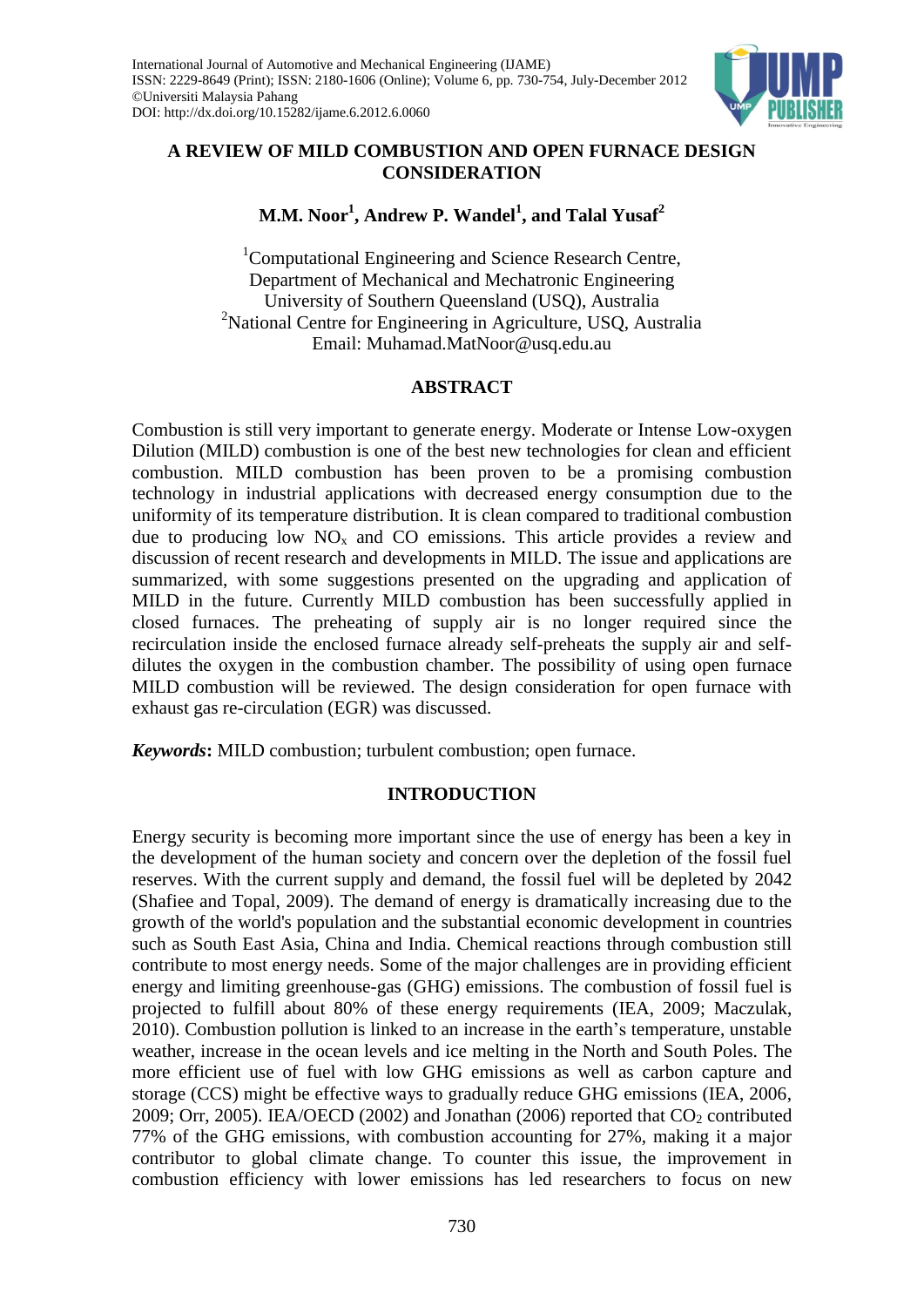combustion technology and combustion modeling (Merci et al., 2007; Smith and Fox, 2007). One of the methods to improve combustion efficiency is to preheat the reactant by a hot flue gas. However, preheating the combustion air generally increases the flame temperature which results in greater formation of thermal  $NO<sub>x</sub>$ . A new combustion technology has been invented that is able to solve this issue: Moderate or Intense Lowoxygen Dilution (MILD) combustion, which produces high combustion efficiencies with very low emissions.

Combustion processes require three elements: fuel, oxidizer, and a heat or ignition source. Before the ignition process, the fuel and oxidizer need to be mixed at a molecular level via a turbulent mixing process. Wünning (1991) observed a surprising phenomenon during experiments with a self-recuperative burner. At furnace temperatures of 1000°C and about 650°C air preheat temperature no flame could be seen and no UV-signal could be detected. The fuel was completely burnt and the exhaust CO was below 1 ppm. The  $NO<sub>x</sub>$  emissions were almost zero, with smooth and stable combustion. Wünning (1991) called that condition "flameless oxidation" or FLOX (Milani and Wünning, 2007; Wünning, 1996; Wünning and Wünning, 1997). This new combustion technology was also named MILD combustion (Cavaliere and de Joannon, 2004; Dally et al., 2002). Katsuki and Hasegawa (1998) and Tsuji et al., (2003) found that high-temperature air combustion (HiTAC) is nearly the same as MILD combustion, besides operating at higher temperatures. MILD combustion has many beneficial features, especially in the production of a uniform temperature distribution, excellent combustion stability, very high efficiency and extremely low emissions of  $NO<sub>x</sub>$ . Some history, recent trends and research on MILD are reviewed in this paper. The key topics discussed include the MILD combustion mode and regime, MILD combustion flame characteristics and properties,  $NO<sub>x</sub>$  and soot emissions, and MILD combustion burners. Discussion on the recommendations and future possible direction of MILD combustion are put forward based on the demands of industry.

### **MILD COMBUSTION REGIME**

The temperature of the reactant must be higher than the mixture's self-ignition temperature (Table 1), so the recirculation of hot flue gas to preheat the reactants and simultaneously dilute oxygen is a key concept of MILD combustion (Tsuji et al., 2003). The maximum temperature increase due to combustion is lower than the mixture's selfignition temperature (Cavaliere and de Joannon, 2004).

Recent applications of MILD combustion have been in the research and development of gas turbines (Arghode and Gupta, 2010a, 2010b, 2011a, 2011b; Duwig et al., 2008) and gasification systems (Tang et al, 2010, 2011). This combustion mode can be very interesting in gas turbine applications due to the low maximum temperatures (very close to those at the inlet of a gas turbine), noiseless characteristics, good flame stability and effectiveness in reducing pollution emissions. In contrast, the problems related to the large scale application of MILD gas turbines are the characteristic time related to the chemical process (the ignition delay time) and the preheating of the fresh reactants (ultralean, superdiluted, highly preheated). Based on the study and review by Li et al. (2011b), common MILD combustion appears to be summarized as:

i) High temperature pre-heating of combustion air and the high-speed injection of air and fuel are the main requirements of achieving MILD combustion;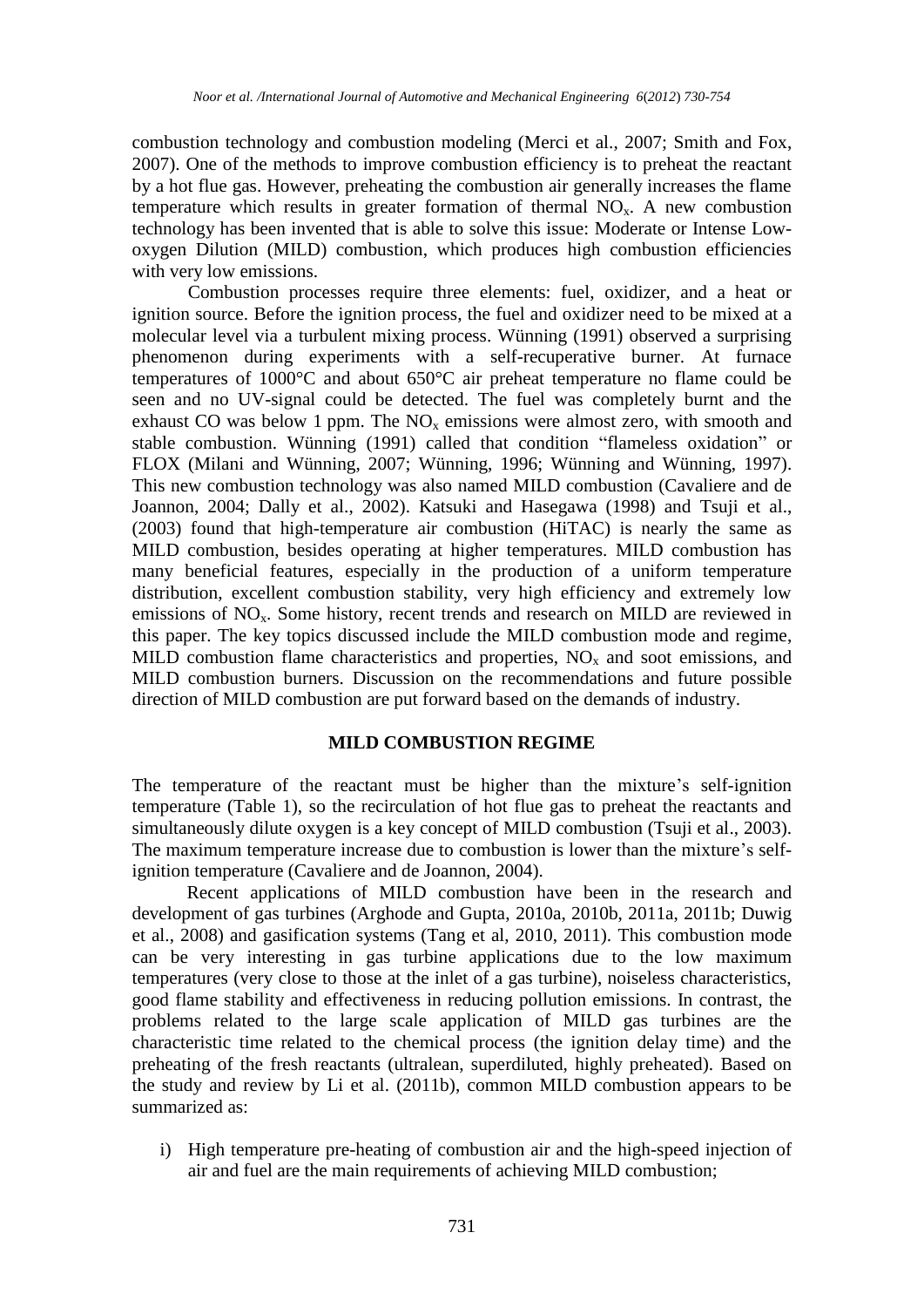- ii) Strong entrainments of high-temperature exhaust gases, which dilute the fuel and air jets, are the key technology for maintaining MILD combustion;
- iii) Important environmental conditions for the establishment of MILD combustion: local oxygen concentration less than 5–10% while local temperature is greater than that of fuel self-ignition in the reaction zone. These must be achieved by the strong dilution of reactants with the flue gas  $(N_2 \text{ and } CO_2\text{-rich}$  exhaust gases);
- iv) When using the regenerator to recycle the waste heat of flue gases, the thermal efficiency of MILD combustion can increase by 30%, while reducing  $NO<sub>x</sub>$ emissions by 50% (Tsuji et al., 2003).

| <b>Combustion mode</b>                            | <b>Inlet conditions</b>         | Working<br>conditions      |
|---------------------------------------------------|---------------------------------|----------------------------|
| Mild Combustion (MILD)                            | $T_{\rm in} > T_{\rm si}$       | $\Delta T \leq T_{\rm si}$ |
| <b>High Temperature Air Combustion</b><br>(HiTAC) | $T_{\text{in}} > T_{\text{si}}$ | $\Delta T > T_{\rm{si}}$   |
| <b>Feedback Combustion</b>                        | $T_{\rm in} < T_{\rm si}$       | $\Delta T > T_{\rm{si}}$   |

Table 1. Summary of different combustion modes (Cavaliere and de Joannon, 2004)

MILD combustion is substantially different from normal combustion, mainly because of the low oxygen concentration  $(3-13%)$  and a mixture temperature that is higher than the fuel's autoignition point (Li et al., 2011b). The supply air needs to be heated using a recuperator or regenerator to absorb the waste heat from the flue gas. A recuperator can preheat the air to 1000 K, while a regenerator can heat the combustion air to about 1600 K (Tsuji et al., 2003). There are four main regimes: a clean MILD combustion region, where MILD is easily sustained without any significant emissions; an unstable flame region, where low-emission MILD conditions can be achieved by suitably selecting some key operating parameters, such as the combustion air temperature; a conventional (normal) flame combustion region and a no-combustion or extinction zone. The more usual representations (Cavigiolo et al., 2003; Wünning and Wünning, 1997) identify different regimes of stable and unstable flame combustion and a flameless oxidation region. Figure 1 shows the comparison of MILD flame and conventional flame. Figure 2 indicates that the MILD combustion range for oxygen dilution ratio is about 2.5 and above and the reactant temperature is above the selfignition temperature.

The oxygen concentration and temperature of the preheated air will affect the MILD flame color, as shown in Figure 3. The flame becomes green and generally less visible when the oxygen level decreases to 2% (Gupta et al., 1999). Parente et al. (2009, 2011) studied the MILD combustion regime using a novel methodology based on Principal Component Analysis (PCA), investigating the main features for its characterization. PCA can effectively identify low dimensional representations of the CH4/H<sup>2</sup> experimental dataset Figure 4 illustrates the flame region for MILD and conventional combustion based on [OH] contours. Significantly, both the reacting and non-reacting zones for the MILD case are bigger compared to the conventional case.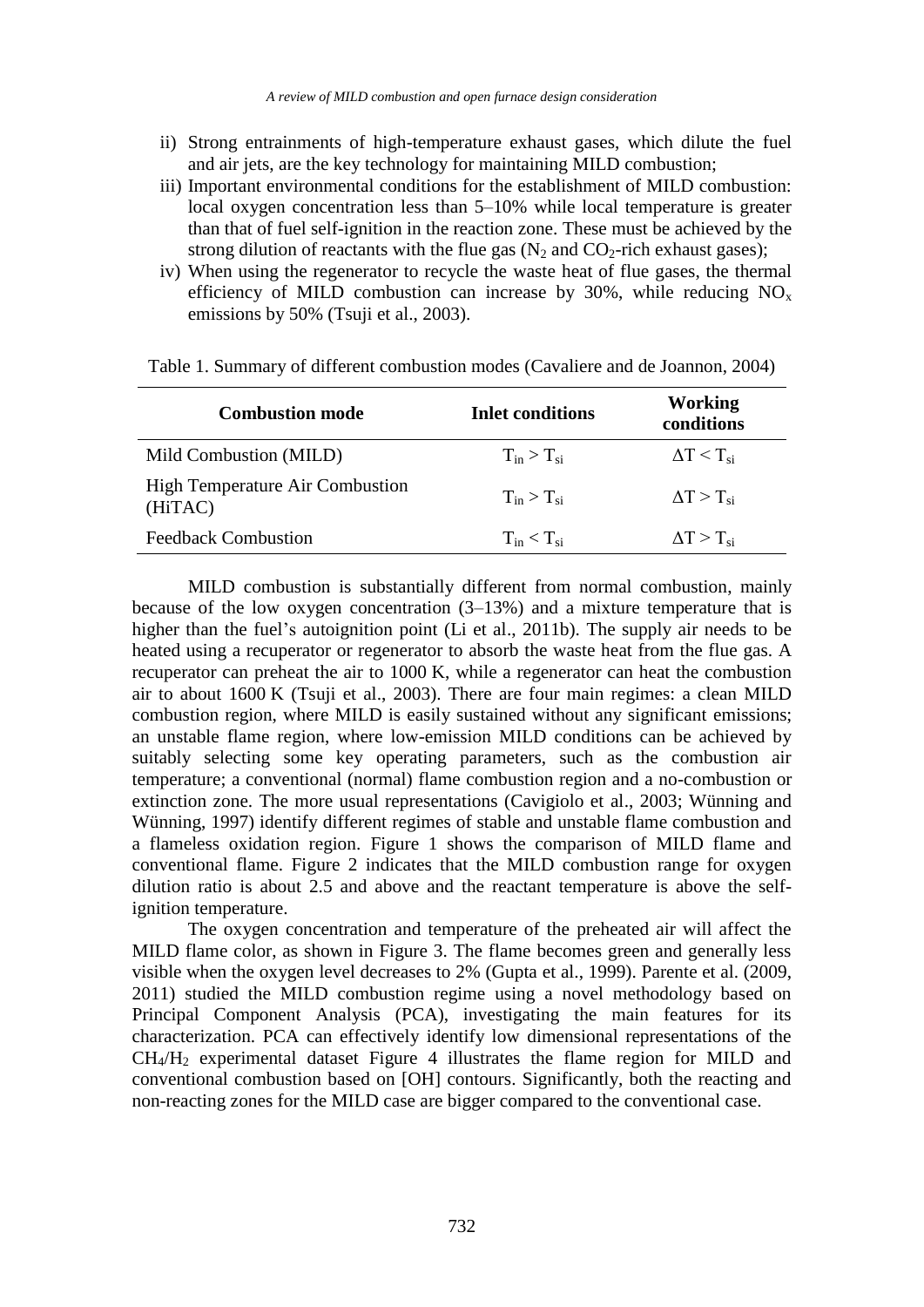*Noor et al. /International Journal of Automotive and Mechanical Engineering 6*(*2012*) *730-754*



Figure 1. Comparison of the temperature and mass fraction (a) MILD combustion (b) conventional combustion (Tsuji et al., 2003)



Figure 2. The relationship between furnace temperature and dilution ratio (Wünning and Wünning, 1997)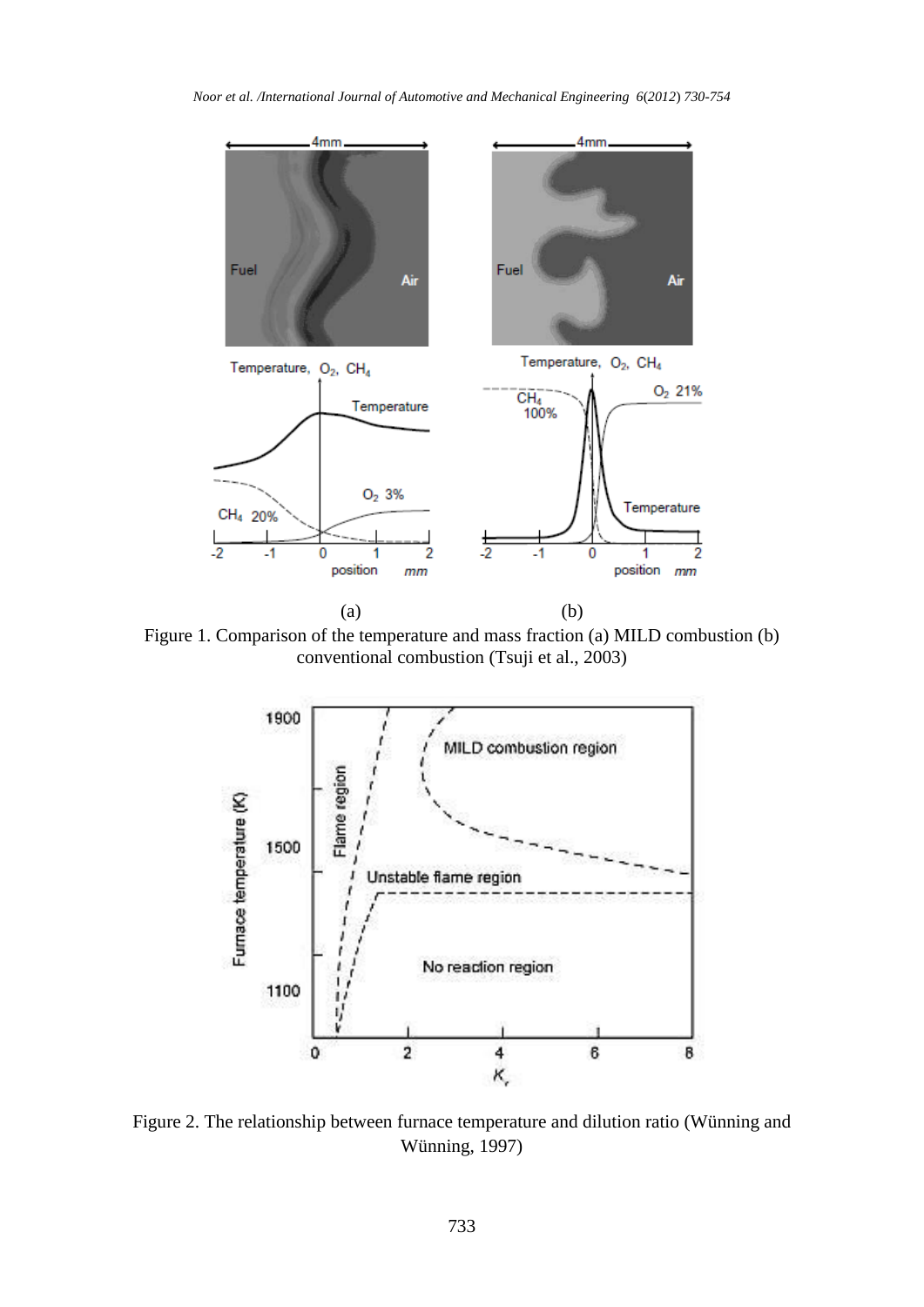*A review of MILD combustion and open furnace design consideration*



(a) 21% (b) 8% (c) 2%

Figure 3. Combustion air temperature of 1100  $^{\circ}$ C and percentage of O<sub>2</sub> concentration (Gupta et al., 1999)



Figure 4. Closed furnace reacting zone for (a) conventional and (b) MILD combustion (Li and Mi, 2011)

### **COMBUSTION EFFICIENCY**

Efficiency is very important for combustion process. Combustion efficiency is the ratio of the heat received by the target material to be heated (useful output) to the supply heat provided to the combustor (in the form of electricity or fuel supply). Industrial burners need a stable and efficient flame for an economic and safe heating process. At an industrial scale, diffusion or non-premixed combustion is commonly used due to its controllability and safety (Peters, 2000; Tsuji et al., 2003). Bluff-body burners can offer a stable burner as required. There are many different shapes and geometries, such as cone, cylinder, vee gutter, disk and sphere. The geometry will affect the recirculation zone (flame bluffing zone). Furnace efficiency is defined as the ratio of heat received by the target material to the heat supplied by the furnace heater. A lean and clean operation of the furnace is critical, since two-thirds of the plant's energy budget is allocated to the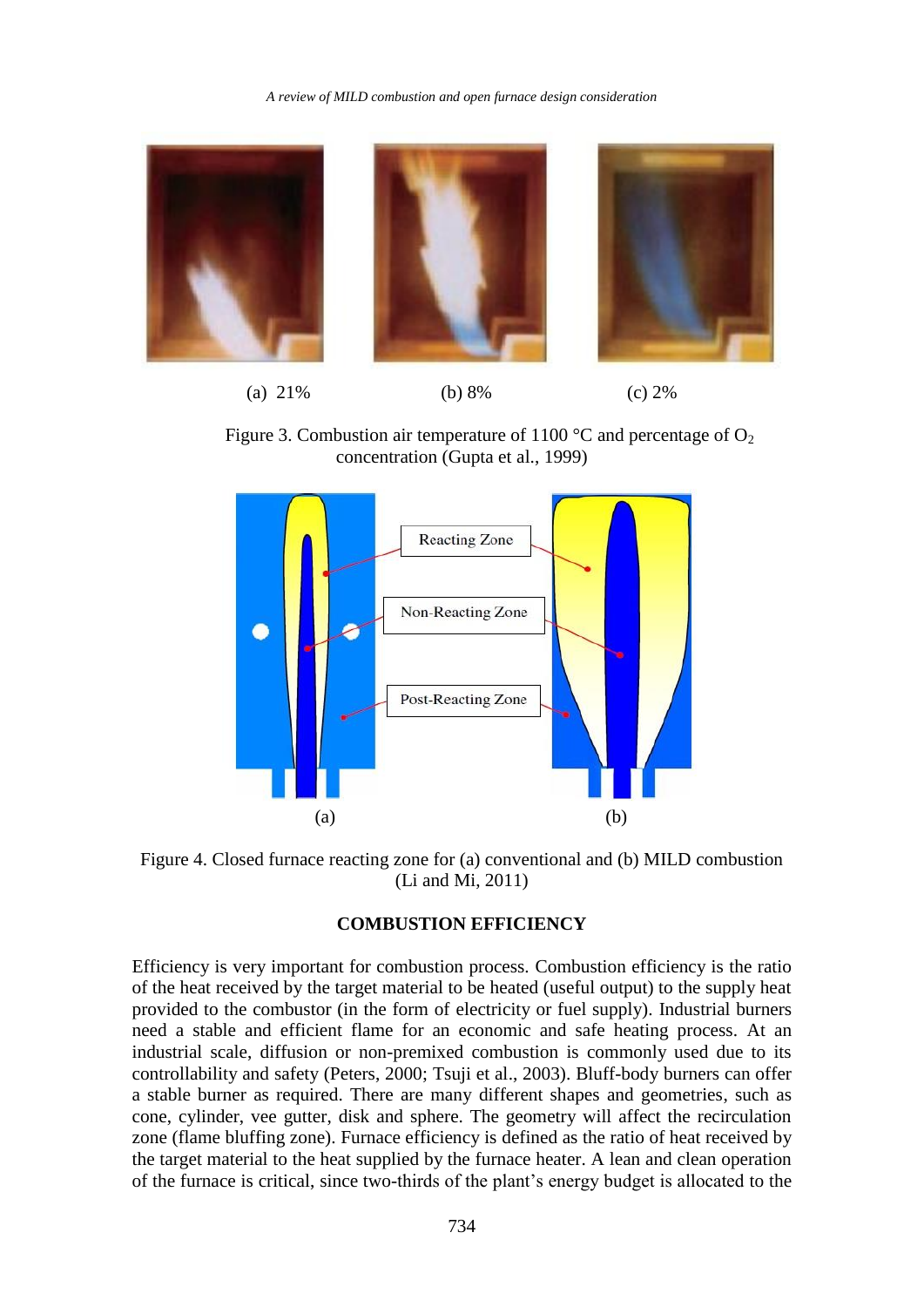cost of fuel (Thomas, 2011). Combustion thermal efficiency in the furnace can be improved by recycling the exhaust gases (Li et al., 2011a, 2011b). Further understanding of the flame structure is necessary to widen the range of application of MILD combustion (Medwell, 2007), especially research on open furnaces.

MILD combustion has been proven to produce clean and efficient combustion. Recent studies by Colorado et al. (2009) and Danon, de Jong and Roekaerts (2010) on low-calorific-value fuels used in MILD combustion show that low  $NO<sub>x</sub>$  emissions were achieved. The fundamental parameters of MILD combustion are the average combustion chamber temperature  $(T_c)$ , dilution ratio  $(K_V)$ , and jet velocity (Derudi et al., 2007a). K<sub>V</sub> is a key parameter for MILD combustion working conditions. Several other researchers (Cavigiolo et al., 2003; Galletti et al., 2009; Katsuki and Hasegawa, 1998; Wünning and Wünning, 1997) defined  $K_V$  as the ratio between the recycled exhaust and the incoming air and fuel flow rates. MILD combustion has many advantages, such as producing very high thermal efficiencies and low  $NO<sub>x</sub>$  emissions. It produces a uniform temperature distribution, excellent combustion stability and has been considered one of the new-generation of clean and efficient combustion technologies. It has great potential to be implemented in many industrial applications. The early research and development of MILD combustion came from Germany (Kim et al., 2008; Mancini et al., 2002; Mancini et al., 2007; Plessing et al., 1998; Wünning and Wünning, 1997; Zieba et al., 2010) and Japan (Katsuki and Hasegawa, 1998; Tsuji et al., 2003; Yuan and Naruse, 1999).

When MILD combustion starts, the furnace is bright and transparent (Cavaliere and de Joannon, 2004; Tsuji et al., 2003; Wünning and Wünning, 1997). The advantages of MILD combustion are already reaching industry: Danon (2011) reported an increase in demand for expertise on the implementation of MILD combustion, especially for large-scale furnaces equipped with multiple burners. MILD combustion has been achieved experimentally (Cabra et al., 2003, 2005; Derudi and Rota, 2011; Derudi et al., 2007a, 2007b, 2007c; Ertesvag and Magnussen, 2000; Hasegawa et al., 2002; Kraus and Barraclough, 2012; Kumar et al., 2007; Li and Mi, 2010; Li et al., 2010a, 2010b; Mi et al., 2010; Mörtberg et al., 2007; Oldenhof et al., 2010, 2011; Özdemir and Peters, 2001; Rafidi and Blasiak, 2006; Sabia et al, 2007; Weber et al., 2000; Yuan and Naruse, 1999; Zhenjun, Tong and Chaohua, 2010) and numerically (Awosope et al., 2006; Cabra et al., 2003, 2005; Coelho and Peters, 2001; De et al., 2010; Ertesvag and Magnussen, 2000; Frassoldati et al., 2010; Galletti et al., 2009; Kim et al., 2005; Kraus and Barraclough, 2012; Kumar et al., 2007; Oldenhof et al., 2010; Parente et al., 2011; Parente et al., 2011; Park et al., 2003; Szegö, 2010; Zhenjun et al., 2010) in premixed, partially-premixed and non-premixed combustion modes. For furnace combustion, a simultaneous increase in the radiant heat transfer and reduced  $NO<sub>x</sub>$  emissions is possible with careful control of the fuel and air mixing (Mulliger and Jenkin, 2008). Nakamura et al. (1993) and Webber (2001) experimentally studied several pilot-scale furnaces equipped with heat exchangers. They demonstrated that the port angles and locations will affect heat transfer.

Combustion with and without exhaust gas recirculation (EGR) will be measured and analyzed for comparison. This data will be used to determine the efficiency improvement. Figure 5 shows the comparison of combustion with and without EGR. The furnace in Figure 5(a) is running without a regenerator (EGR) and with 654 BTU of heat lost through the flue gas. The difference in Figure 5(b) is that the furnace is running with a regenerator (EGR), and from 654 BTU of heat in the flue gas only 133 BTU is lost through the flue gas to the atmosphere. Some 521 BTU of heat is returned to the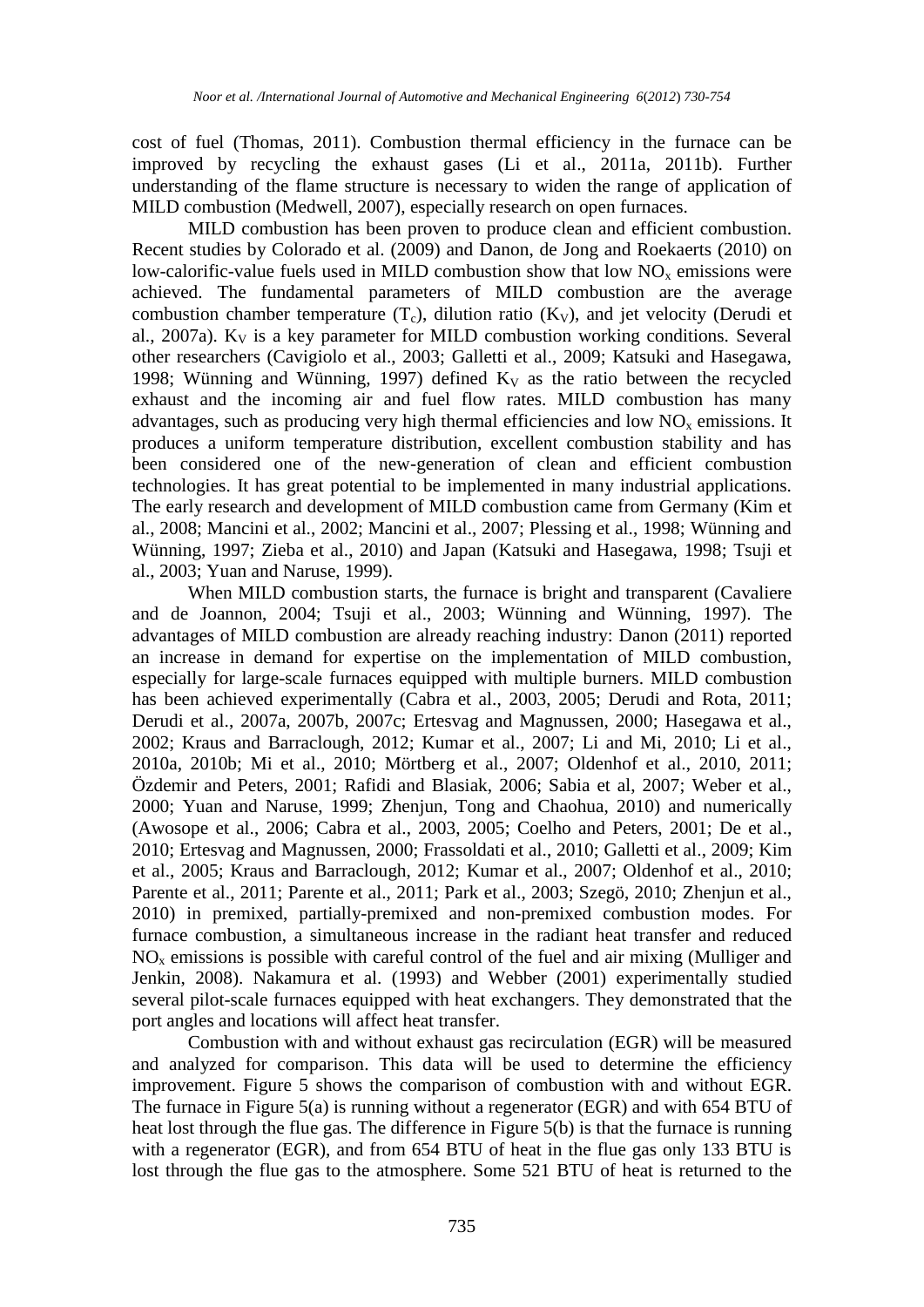system through the use of the regenerator. For the same amount of fuel input into the system, 37.4% efficiency for the system without EGR and 72.4% for the system with EGR are achieved. EGR will reduce  $NO<sub>x</sub>$  emissions of the oxygenated fuels by more than 55% since it reduces both the pressure (Raj and Sendilvelan, 2010) and the maximum temperature.



Figure 5. Efficiency of the heating system (a) without EGR (b) with EGR (Kraus and Barraclough, 2012).

### **RECENT TRENDS IN MILD**

Recent experiments have successfully achieved MILD combustion using industrial waste as a fuel. Dally et al. (2010) injected sawdust into a MILD closed burner and achieved MILD state. Although the concept of MILD combustion has been extensively studied experimentally and numerically, the challenge to accurately model the MILD combustion regime is due to the homogeneous mixing field and slower reaction rates. MILD combustion is characterized by a strong relation between turbulence and chemistry, occurring in similar timescales (Galletti et al., 2007; Plessing et al, 1998). The turbulence-chemistry interactions should be treated with finite rate approaches. The non-premixed mode occurs when the fuel and preheated air are injected into the enclosure furnace through different ports, and mixing and combustion proceed inside the chamber. Parham et al. (2000) reported that by controlling the mixing through their precessing gas jet, a simultaneous reduction in  $NO_x$  emissions of 30–50% and an increase in heat transfer of 2–10% were achieved. Szegö et al. (2008) used a furnace with 20 kW supplied by the fuel and 3.3 kW from the pre-heated air. This closed furnace used parallel air and fuel jets with one central air nozzle, four fuel jets and four exhausts. All the nozzles and exhausts were at the bottom of the furnace. This MILD combustion setup has produced data on various experiments, including fuel tests, flame tests,  $NO<sub>x</sub>$  tests, and heat exchanger tests (Christo and Dally, 2005; Colorado et al., 2009; Dally et al., 2002, 2004, 2010; de Joannon et al. 2009, 2010; Flamme, 2004; Li et al., 2011b; Lou et al., 2007; Maruta et al., 2000; Medwell et al., 2007, 2008; Mi et al., 2009; Mörtberg et al., 2006; Oryani et al., 2011; Park et al., 2004; Stankovic, 2006).

MILD combustion technology is still not fully commercialized and well adopted in the furnace industry, thus it is very important to conduct substantial fundamental and applied research (Cavaliere et al., 2008; Danon, 2011; Li et al., 2011b; Parente et al., 2011a, 2011b). The fuel-air mixing in MILD combustion has become a topic of interest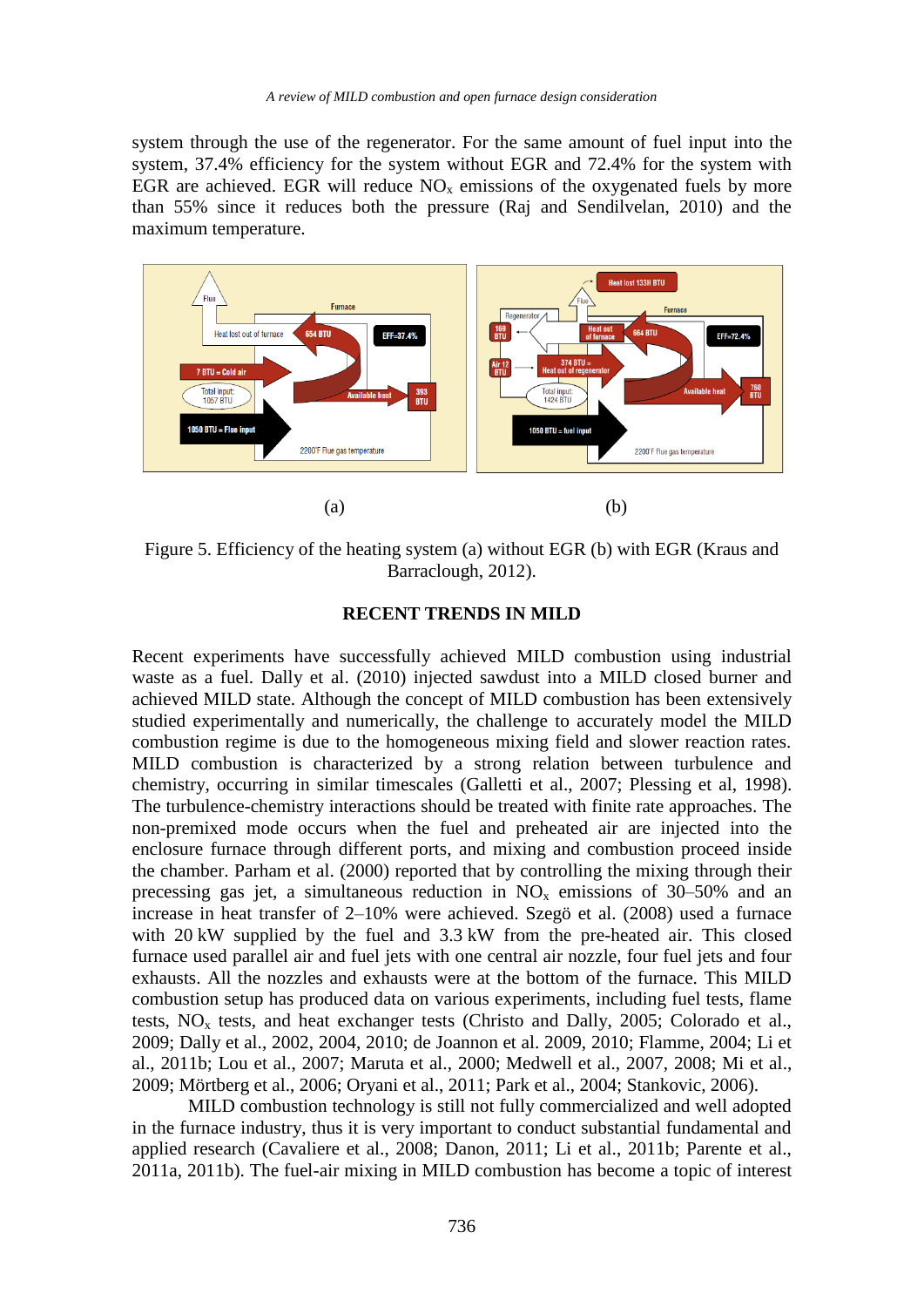(Tsuji et al., 2003). The precise prediction of turbulent mixing is important in the modeling of turbulent combustion because it has a great effect on the flow field and turbulence–chemistry interaction (Shabanian et al., 2011). Galletti et al., (2007) claimed that the reactants' jet velocity and angle are the main parameters affecting the quality of the air-fuel mixture. The characteristic of MILD combustion is the strong coupling between turbulence and chemistry (Parente et al., 2008) occurring at similar timescales (Galletti et al., 2007; Plessing et al., 1998), thus the turbulence-chemistry interactions should be treated with finite-rate approaches. The level of homogeneity of the mixing field (de Joannon et al., 2010) and slower reaction rates make the accurate modeling of this combustion regime challenging (Aminian et al., 2011), especially regarding the heat release rate and  $NO<sub>x</sub>$  and soot formation, thus a fundamental study on the mixing quality is required. To achieve MILD combustion the air supply has to be preheated (Wünning and Wünning, 1997). Many researchers claim that regenerative heating or preheating is an important element in MILD combustion applications, which may add some complexity when retrofitting systems. However, a recent study by Li et al. (2011a, 2011b) showed that preheating is not required in the case of a closed furnace. The use of an open furnace operating in MILD combustion mode will be discussed. Generally, the setup for an open furnace is simpler and cheaper than a closed furnace, because the latter needs a thick and solid wall. However, open furnaces have an additional complexity because of their requirement for preheating (Li et al., 2011a, 2011b). Oldenhof et al. (2011) claimed that studying flameless combustion in an open and unconfined setup might provide valuable insights. The combination of open furnace and preheating as well as the effect of air-fuel mixing (Oldenhof et al., 2011) need to be fully addressed. It is believed that there is no reported data about MILD combustion in open furnace applications.

Biogas is an attractive alternative to replace the dependency on fossil fuels. Colorado et al. (2009) studied MILD combustion using biogas (methane diluted with inert gases), and reported that  $NO<sub>x</sub>$  and soot emissions were reduced but CO emission was increased. This was possibly due to the high fuel dilution and low coflow oxygen level.  $NO<sub>x</sub>$  emissions could be reduced effectively by means of low-oxygen concentration combustion (Fuse et al., 2002; Gupta, 2000; Suzukawa et al., 1997).  $NO_x$ strongly depends on the mixing processes between fuel and air. The recirculation flue gases are entrained with combustion air and fuel before combustion occurs to depress higher peak temperatures, suppressing thermal  $NO<sub>x</sub>$ . There are a few quantities that must be measured and analyzed when MILD is achieved, such as the combustion dilution ratio  $(K_v)$  and temperature inside the combustion chamber. The dilution ratio must be measured in order to achieve a MILD combustion regime. The minimum dilution ratio to achieve MILD combustion is 2.5 (Wünning and Wünning, 1997). The temperature of steady-state combustion must comply with the working-condition temperature, as shown in Table 1. The key control strategy of MILD combustion is the heating requirement of the furnace. Based on the heating requirement, the dilution ratio and fresh air supply will be controlled. EGR, fresh air and fuel supplies are controlled based on the dilution ratio required. Fuel consumption is the key to measuring the efficiency of the system. Thermocouples will be used to measure the heat produced from the flame. The comparison of combustion with and without EGR will be measured and analyzed. This data will be used in efficiency improvement.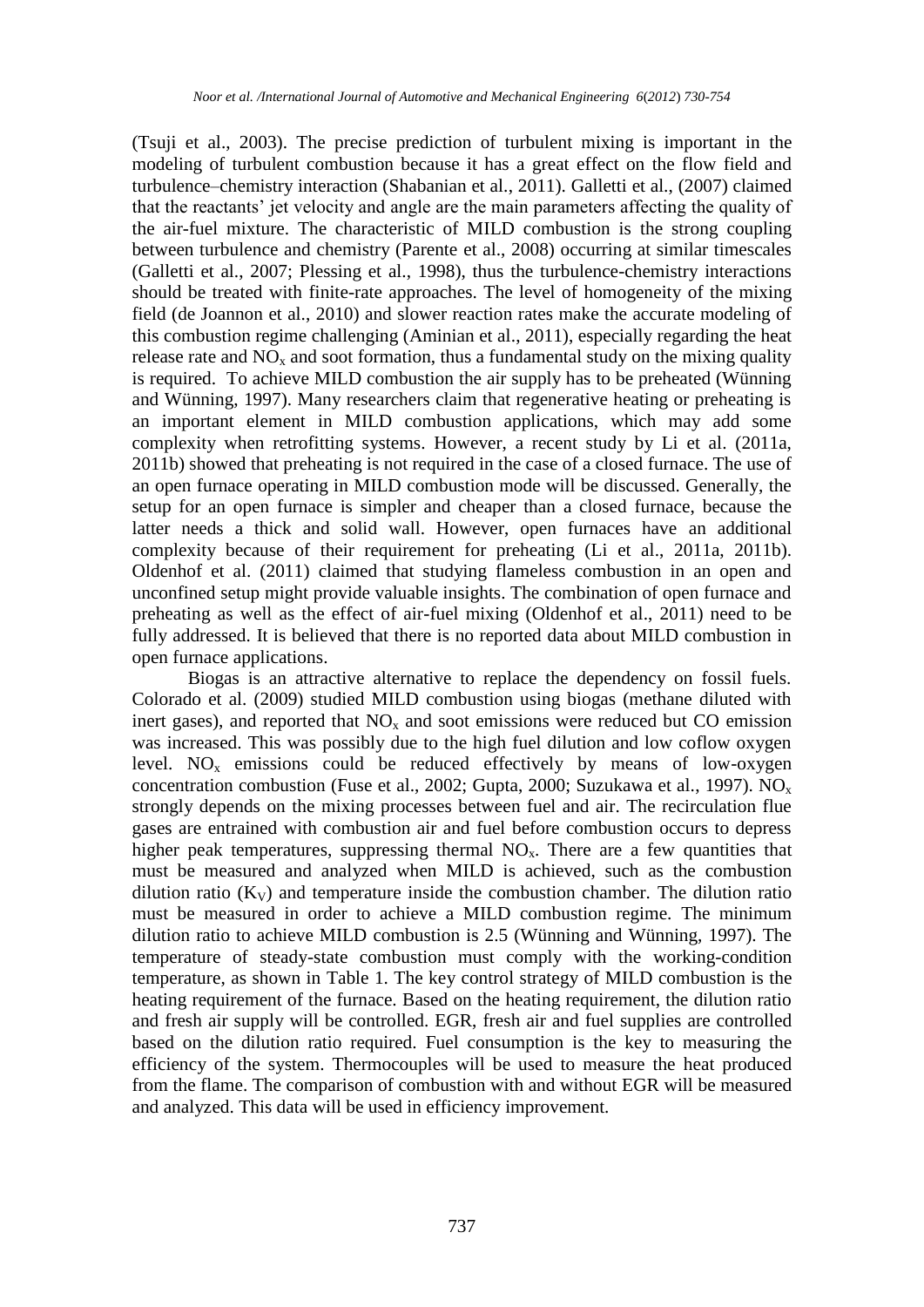#### **EXHAUST GAS RECIRCULATION**

The thermal efficiency of the furnace and other heating equipment, such as kilns, ovens and heaters, is the ratio of heat received by the target material and heat supplied to the heating equipment. A large amount of heat is wasted in the form of flue gases and a small amount in wall losses, opening losses, store heat and cooling water losses. The design, operation and maintenance of the heating equipment are key factors in these losses. EGR is one method to recover these losses. EGR behaves differently to heat regenerators. EGR works by recirculating a portion of the exhaust gas back to the combustion chamber. The main purpose of EGR is that the oxygen in the combustion chamber will be diluted by the hot flue gas and the mixture will be directly heated. The volume of hot flue gas to inject back into the system depends upon the level of oxygen dilution needed. EGR with MILD combustion was used by Wünning and Wünning (1997), Katsuki and Hasegawa (1998) and Cavaliere and de Joannon, (2004) as a solution to avoid  $NO<sub>x</sub>$  and soot formation. Wünning and Wünning (1997) calculated the dilution ratio  $K_V$  with EGR as:

$$
K_V = \frac{M_E}{(M_F + M_A)} = \frac{(M_T - M_F - M_A)}{(M_F + M_A)}
$$
(3)

The total mass flow rate  $(M_T)$  is calculated by adding the EGR mass flow rate ( $M_E$ ), fuel mass flow rate ( $M_F$ ) and fresh air mass flow rate ( $M_A$ ). The dilution ratio ( $K_v$ ) and temperature inside the combustion chamber are measured when combustion achieves steady state. The minimum dilution ratio is 2.5 (Wünning and Wünning, 1997). The control strategy is the heating required by the furnace, which will determine the required dilution ratio. Thermocouples are used to measure the heat produced from the flame. The damper blade will act as a control valve at the furnace stack. The damper blade will be used to control the outflow from the furnace, and the percentage of the opening size will determine the percentage of EGR. The EGR and the fresh air mixing will determine the dilution ratio of the system. The total flue gas out of the system must be equal to the quantity of fresh air and fuel supply.

#### **BIOGAS**

Biogas is a low heating value gas also known as low calorific value gas. Considering biogas with a standard methane content of  $50\%$ , the heating value is 21 MJ/Nm<sup>3</sup>, the density 1.22 kg/Nm<sup>3</sup> and the mass is similar to air at 1.29 kg/Nm<sup>3</sup> (Al-Seadi et al., 2008). The use of gas is predicted to continue to replace coal for electricity generation as it is a cleaner fuel producing lower GHGs. Coal usage is predicted to increase by 50%, whereas gas is expected to increase by 88% (Scragg, 2009). Biogas can be produced from the biodegradation of organic materials of biological origin (biomass) in anoxic environments, such as swamps, wetlands, sediments, and in the rumen of ruminant animals. Methane production in engineered anaerobic digestion (AD) systems has been employed for more than a century to treat municipal sludge generated by municipal wastewater treatment plants (WWTPs). Besides being a renewable resource and reducing GHG emissions, biogas also benefits the farmers. It reduces biomass waste, and furthermore digestate is an excellent fertilizer since it is rich in nitrogen, phosphorus and potassium. Besides the many advantages of biofuel and biogas, there are currently certain debates on the sustainability of biofuel resources (RACQ, 2008),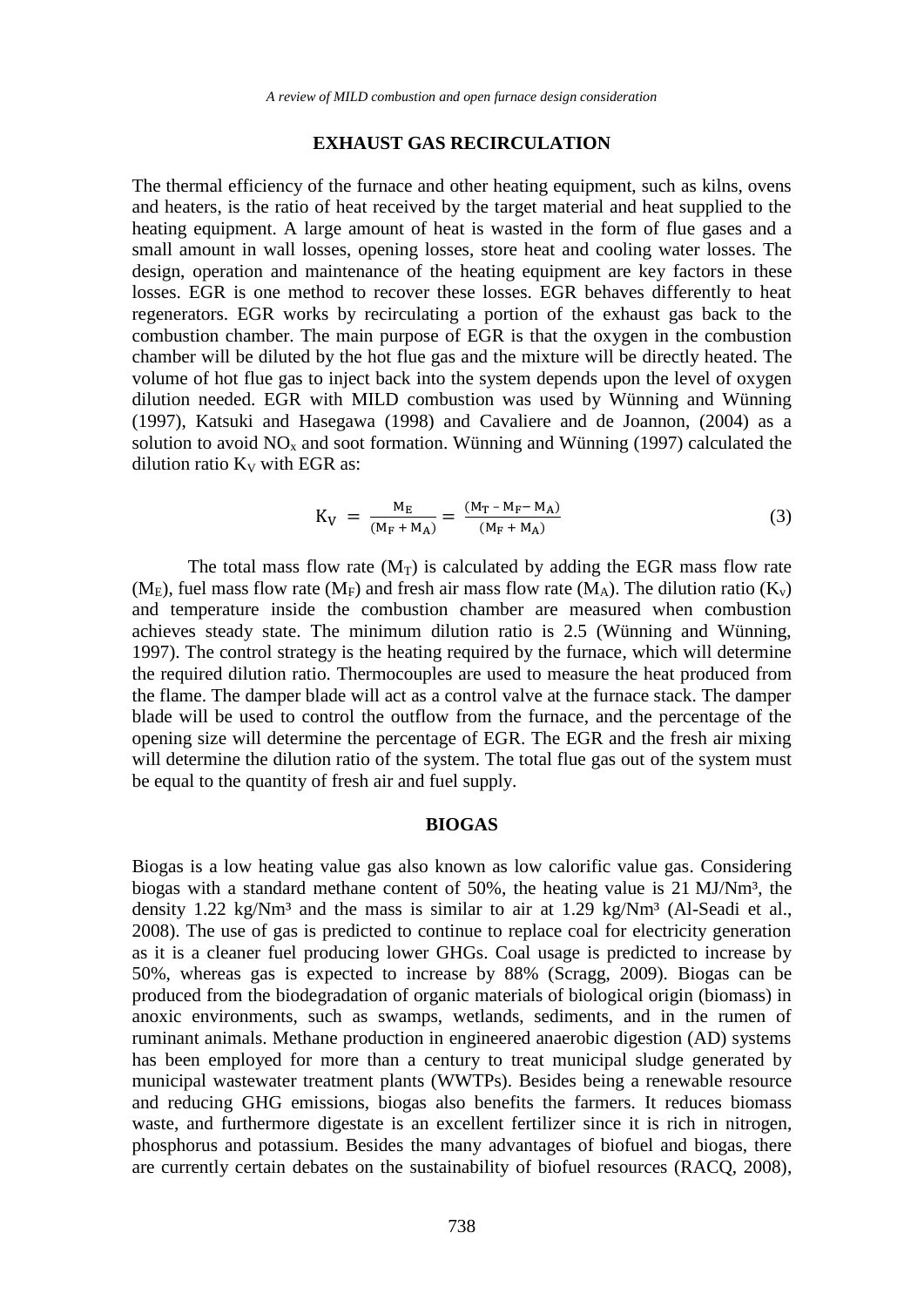including the risk to the food supply and the shortage of biomass due to flooding and other circumstances. The energy balance for biogas and natural gas was compared (Table 2) for operation in MILD combustion and conventional modes. The efficiency for the conventional mode is only 41.4% whereas for biogas and natural gas in MILD mode it is 68% and 70% respectively.

|                           | <b>MILD</b> | <b>MILD</b>   | Conventional  |
|---------------------------|-------------|---------------|---------------|
| Combustion mode (fuel)    | mode        | mode (natural | mode (natural |
|                           | (biogas)    | gas)          | gas)          |
| Energy input (including)  |             |               |               |
| $fuel + combustion$       | 21.13       | 21.31         | 21.02         |
| $air + cooling air)$ (kW) |             |               |               |
| Energy losses through the | 3.00        | 3.07          | 3.20          |
| wall (kW)                 |             |               |               |
| Energy removed by the     | 14.39       | 14.99         | 8.71          |
| cooling tubes $(kW)$      |             |               |               |
| Energy output through     | 2.72        | 1.39          | 8.25          |
| the chimney $(kW)$        |             |               |               |
| Energy of the combustion  |             |               |               |
| products after the        | 1.01        | 1.36          | $\Omega$      |
| regenerative system (kW)  |             |               |               |
| Efficiency $(\% )$        | 68.0        | 70.0          | 41.4          |

Table 2. Biogas and natural gas energy balance (Colorado et al., 2010).

Table 3. The difference in natural gas composition between certain countries (Jonathan, 2006; Kong and Reitz, 2002; Olsson et al., 2002; Papagiannakis and Hountalas, 2004; Hairuddin et al., 2011).

| Component              | % Volume  |        |        |                          |
|------------------------|-----------|--------|--------|--------------------------|
|                        | Australia | Greece | Sweden | US                       |
| Methane $(CH_4)$       | 90.0      | 98.0   | 87.58  | 91.1                     |
| Ethane $(C_2H_6)$      | 4.0       | 0.6    | 6.54   | 4.7                      |
| Propane $(C_3H_8)$     | 1.7       | 0.2    | 3.12   | 1.7                      |
| Butane $(C_4H_{10})$   | 0.4       | 0.2    | 1.04   | 1.4                      |
| Pentane $(C_5H_{12})$  | 0.11      | 0.1    | 0.17   |                          |
| Hexane $(C_6H_{14})$   | 0.08      |        | 0.02   |                          |
| Heptane $(C_7H_{16})$  | 0.01      |        |        | $\overline{\phantom{0}}$ |
| Carbon Dioxide $(CO2)$ | 2.7       | 0.1    | 0.31   | 0.5                      |
| Nitrogen $(N_2)$       | 1.0       | 0.8    | 1.22   | 0.6                      |

Methane is the main component of natural gas and biogas, and is the most abundant organic compound on earth. Natural gas is a promising alternative fuel to meet strict engine emission regulations in many countries. Internal combustion engines that run on natural gas can operate at lean burn and stoichiometric conditions with different combustion and emission characteristics. Table 3 shows the differences in natural gas composition between certain countries. Natural gas, methane or hydrogen are commonly used in industrial burners. The combustion of hydrogen is the cleanest and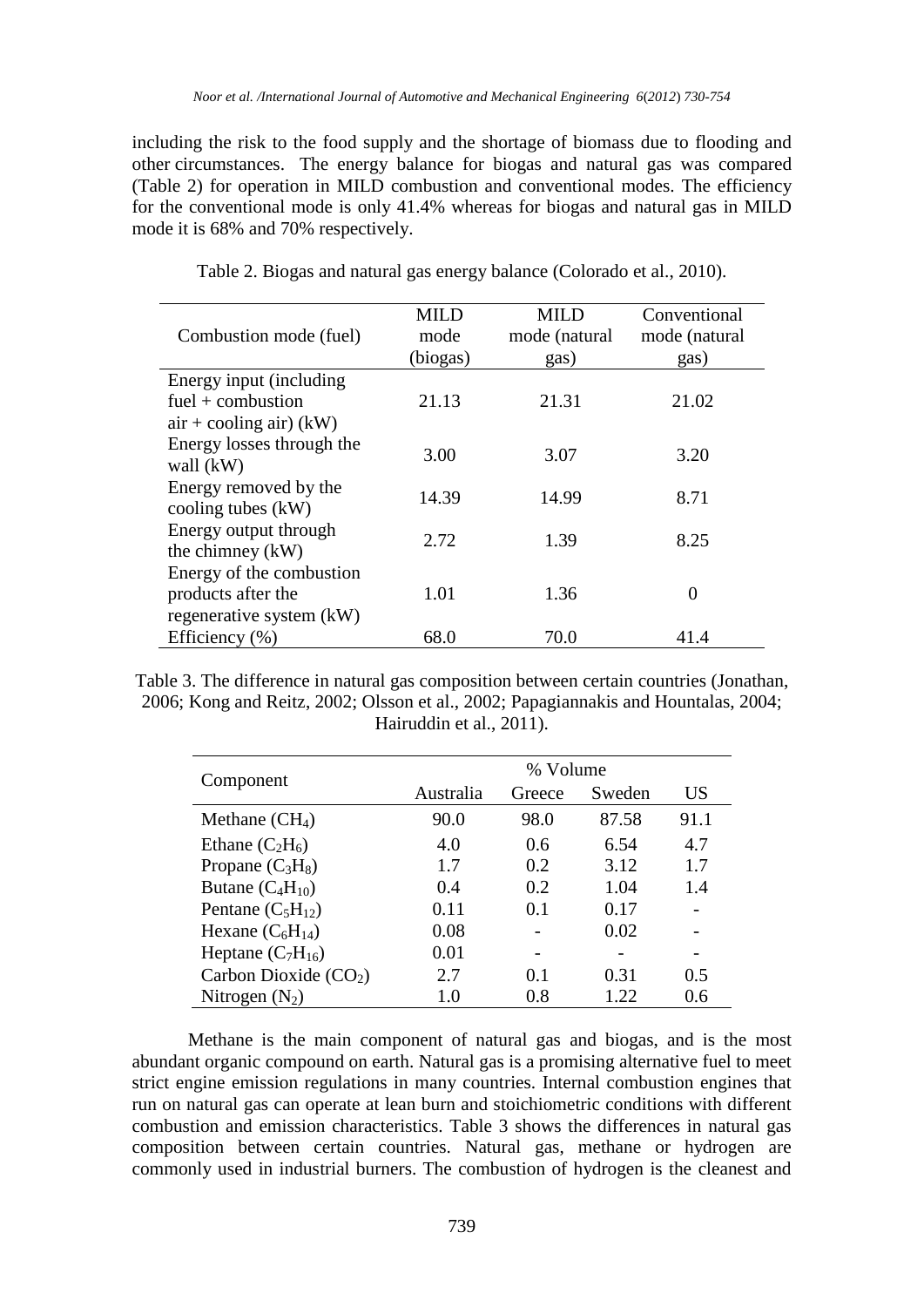produces very low emissions. Hydrogen's low density makes it challenging to store (requiring very high-pressure tanks). Table 4 shows the properties of natural gas, hydrogen and diesel. By adding hydrogen to the fuel blend, the influence of molecular diffusion will increase with increasing hydrogen (Mardani et al., 2010). Mardani and Tabejamaat (2010), Mardani et al. (2010) and Wang et al. (2011) investigated the effects of hydrogen addition and found that MILD combustion occurred more easily. Yu et al. (2010) found that pure hydrogen could not reduce thermal  $NO<sub>x</sub>$  emissions in a flameless combustion regime.

Table 4. Diesel properties compared to hydrogen and natural gas (Liu and Karim 2008; Saravanan and Nagarajan 2010; Saravanan et al., 2008; Verhelst and Wallner 2009; Hairuddin et al., 2011).

| <b>Properties</b>                                | <b>Diesel</b> | <b>Hydrogen</b> | <b>Natural Gas</b> |
|--------------------------------------------------|---------------|-----------------|--------------------|
| Main component                                   |               |                 | Methane            |
|                                                  |               |                 | (CH <sub>4</sub> ) |
| Auto-ignition Temperature (K)                    | 553           | 858             | 923                |
| Lower heating value (MJ/kg)                      | 42.5          | 119.93          | 50                 |
| Density $(kg/m^3)$                               | 833-881       | 0.08            | 692                |
| Molecular weight $(g/mol)$                       | 170           | 2.016           | 16.043             |
| Flammability limits in air (vol                  | $0.7 - 5$     | $4 - 75$        | $5 - 15$           |
| $%$ )                                            |               |                 |                    |
| Flame velocity $(m/s)$                           | 0.3           | 2.65-3.25       | 0.45               |
| Specific gravity                                 | 0.83          | 0.091           | 0.55               |
| Boiling point $(K)$                              | 453-653       | 20.2            | 111.5              |
| Cetane number                                    | $40 - 60$     |                 |                    |
| Octane number                                    | 30            | 130             | 120                |
| $CO2$ emissions $(\%)$                           | 13.4          | $\overline{0}$  | 9.5                |
| Mass diffusivity in air $\text{(cm}^2\text{/s)}$ |               | 0.61            | 0.16               |
| Min ignition energy (mJ)                         |               | 0.02            | 0.28               |

Hydrogen's properties give it many advantages over fossil fuels. Hydrogen is mainly produced from fossil fuel resources and only 4% is generated by electrolysis. In the future, when fossil fuels are depleted, the raw material will become water and biomass (Hollinger and Bose, 2008). One of the objectives of these studies is to optimize the burner head design using CFD modeling, which should be validated against experimental results. The purpose of the fuselage (enclosure) is to capture the flue gas to be used as EGR. This configuration is not fully enclosed due to there being an opening at the top of the furnace. Therefore this setup is considered an open furnace.

### **CFD MODELING**

The earliest CFD modeling for MILD (HTAC) technology originated from the Japanese heating industry where a few researchers (Ishii et al., 1997, Zhang et al., 1997 and Hino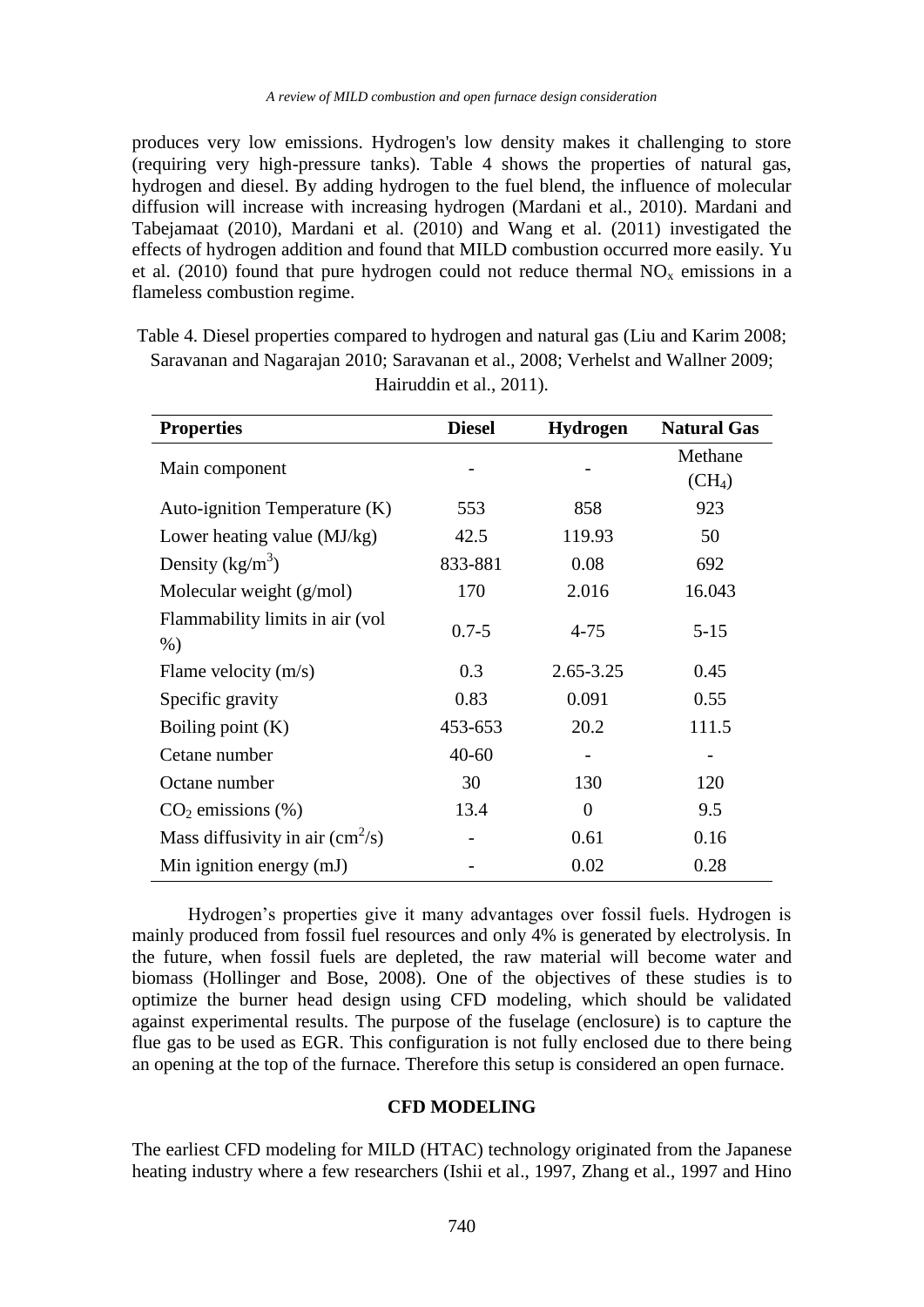et al., 1998) conducted simulations on the  $NO<sub>x</sub>$  formation for the experimental continuous slab reheating furnace. The application of computer simulation techniques to improve the combustion process has rapidly expanded over the last decade. These techniques offer reliable predictions on the effect of various parameters on combustion performance. Moreover, the computational simulation frequently presents information on physical quantities that are difficult to measure. CFD is the tool for the numerical model: it solves the fluid flow problem and reduces the cost of expensive experimental work. Galletti et al., (2007) reported that besides the experimental characterization of MILD combustion burners, industry has also shown interest in CFD modeling. CFD may help optimize burner performance, by assisting in the design of injection nozzles and flue gas recirculation. CFD alone is not fundamentally strong without validation of its results with experimental work. Different scales of MILD combustion setups have been simulated using CFD software over the last few decades (Danon, 2011).

The configuration of the reactants and exhaust ports was optimized using a CFD modeling study (Szegö et al., 2003). Mollica et al., (2009) used CFD to study the effect of preheating, further dilution provided by inner recirculation and a radiation model for a hydrogen-air MILD burner. Noor et al., (2012a, 2012b, 2012c, 2012d) used CFD to optimize the furnace parameters setup and air fuel ratio before the development of the furnace for experimental testing. Oryani et al. (2011) numerically analyzed and compared flue gas recirculation (FGR) and fuel induced recirculation (FIR) conditions in the case of  $N_2$ ,  $CO_2$  and  $H_2O$  dilution, and found that with small amounts of dilution FIR is more effective in  $NO<sub>x</sub>$  reduction. The established model in ANSYS Fluent® will be utilized. The continuous fluid flow and chemical reactions are simulated by discretizing the transport equations. A mesh or numerical grid of the physical geometry of the burner head and boundary wall are generated. The numerical grid divides the physical volume into cells with finite volumes. The fluid flow and heat transfer transport equations, which are the conservation of mass, momentum, heat and species, are solved. Recently Szegö et al. (2011) used CFD to model MILD combustion in a furnace and found that there is a strong coupling between the furnace aerodynamics and the reaction zone. CFD modeling is useful to pre-determine the control parameters. Sensitivity to turbulence models (e.g. standard k-ε model; Launder and Sharma, 1974) will normally be investigated. The control parameters for modeling are the temperature, velocity and angle of the supply air, the temperature, velocity and angle of the fuel, the percentage of EGR, the location of the EGR input to supply air, the burner head design and fuel properties.

Turbulent flow occurs at high Reynolds numbers in a very complex process and is even more complex when it involves a combustion reaction or other chemical reaction. Tennekes and Lumley (1972) characterized the nature of the turbulence as irregularity, large Reynolds numbers, diffusivity, three-dimensional vorticity fluctuations and continuum phenomenon. In the combustion process, particle interactions are very important in the fuel and air mixing process: the usage of mixing models is required to close the molecular diffusion term in the probability density function (PDF) transport (Pope, 1985):

$$
\frac{\partial \rho P}{\partial t} + \frac{\partial \rho u_i P}{\partial x_i} + \frac{\partial \rho S_k P}{\partial \psi_k} = -\frac{\partial}{\partial x_i} \left[ \rho \langle u_i^\dagger | \psi \rangle P \right] + \frac{\partial}{\partial \psi_k} \left[ \frac{1}{\rho} \langle \frac{\partial J_{i,k}}{\partial x_i} | \psi \rangle P \right]
$$
(8)

Particle mixing is becoming more important in the study of the mixing process. Recently, Wandel (2011) proposed a new turbulent mixing model which randomizes the interaction of the particles locally. The proposed model was called SPDL or the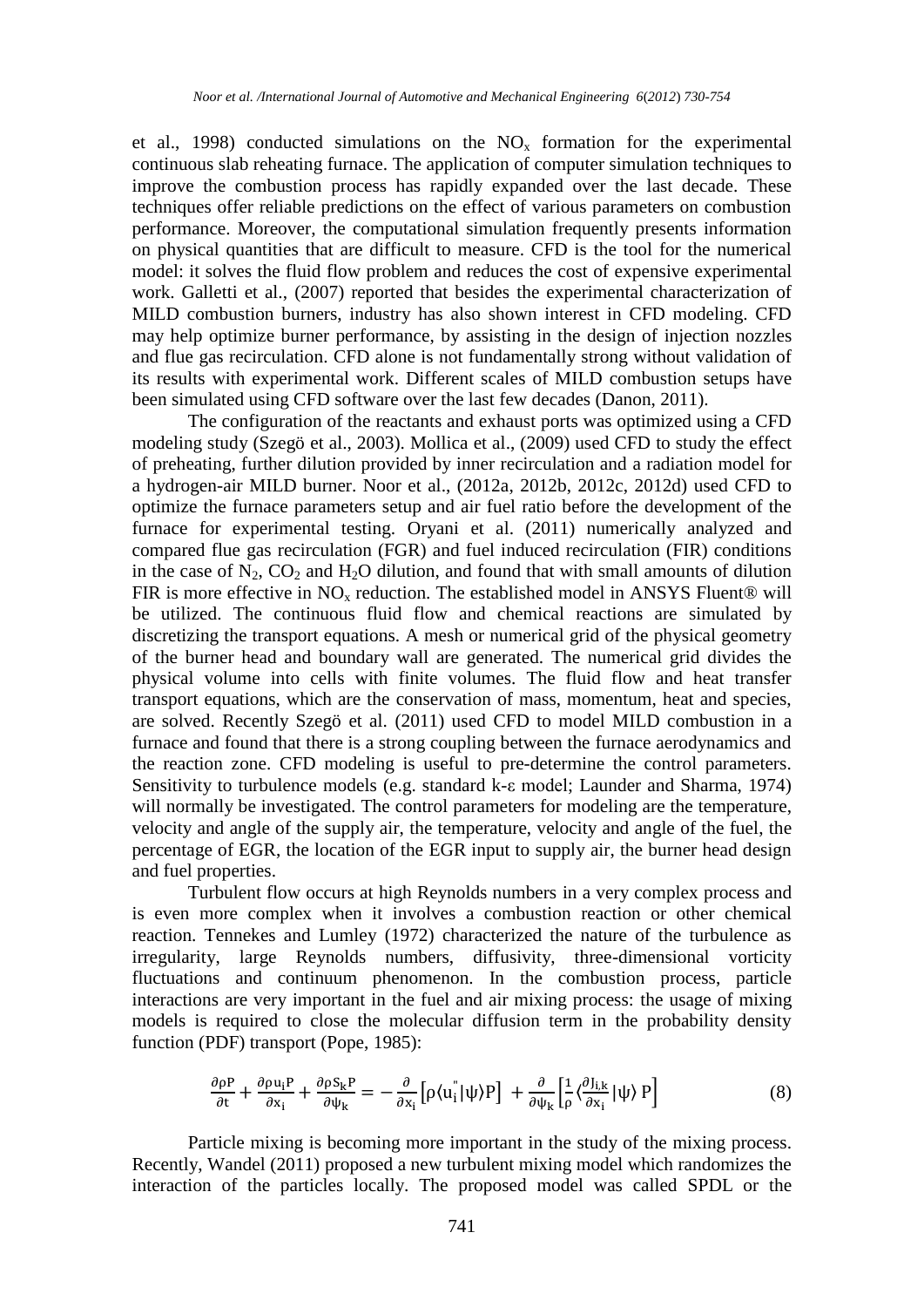Stochastic Particle Diffusion Length model (Wandel, 2011), which is based upon the practical localness of the random inter-particle distance (Noor, Yusaf and Wandel, 2011). The configuration of reactants and exhaust ports was optimized using a CFD modeling study (Khoshhal et al., 2011; Noor et al., 2012a, 2012b; Szegö et al., 2003). Mollica et al. (2009) used CFD to study a hydrogen-air MILD burner. They reported on the effect of preheating, with further dilution being provided by an inner recirculation and radiation model. A numerical method was utilized for flue gas recirculation (FGR) and fuel induced recirculation (FIR) analyses (Oryani et al., 2011). For small amounts of  $N_2$ ,  $CO_2$  and  $H_2O$  dilution, FIR is more effective in  $NO_x$  reduction. Recently Szegö, et al. (2011) used CFD to model MILD combustion in a furnace and found that there is a strong coupling between furnace aerodynamics and the reaction zone.

## **OPEN FURNACE**

MILD combustion in a closed furnace has been invented and established for many years, however many fundamentals still need to be studied and resolved. Open furnace combustion for MILD is still a very new approach. Generally, open furnaces are more common in industry and the setup for an open furnace is cheaper than a closed furnace because the latter needs a thick wall. However, open furnaces have additional complexity due to the need for preheating of the reactant. Open furnace combustion needs an enclosed chamber to collect the flue gas and use it as EGR. The oxygen in the fresh air supply needs to be diluted, and EGR must be used for this purpose. The concept of the open furnace is due to the opening at the top of the furnace, and the flue gas that has not been used for EGR will be released from this top opening. Figure 6 shows an open furnace (Noor et al., 2012a, 2012b) used to numerically study MILD combustion. The opening at the top of the furnace chamber can be controlled in order to regulate the amount of EGR and dilution ratio. The dilution ratio will be controlled by the opening of the damper. The damper on the furnace stack will be used to control the outflow from the furnace, and the percentage of opening size will be determined by the percentage of the exhaust gas recirculated (EGR). Table 5 shows the typical data for CFD setup.

| <b>Item</b>       | Data                                                                                             |
|-------------------|--------------------------------------------------------------------------------------------------|
| Fuel              | 60% CH <sub>4</sub> + 40% CO <sub>2</sub>                                                        |
| Oxidiser          | Atmospheric air and syntactic air at room temperature                                            |
| <b>Fuel Inlet</b> | $1 \times 78.5$ mm <sup>2</sup>                                                                  |
| Air Inlet         | $4 \times 78.5$ mm <sup>2</sup>                                                                  |
| Chamber size      | Diameter 600mm, Height 860mm                                                                     |
| EGR               | 4 EGR with 1962.5 mm <sup>2</sup> each inlet                                                     |
| Mesh method       | Tetrahedrons (Patch conforming method) with 111,975<br>nodes and 501,831 elements                |
| Radiation model   | Discrete Ordinate (DO) model. Absorption coefficient:<br>Weighted Sum of Gray Gas (WSGGM) model. |

Table 5. Typical data for furnace and burner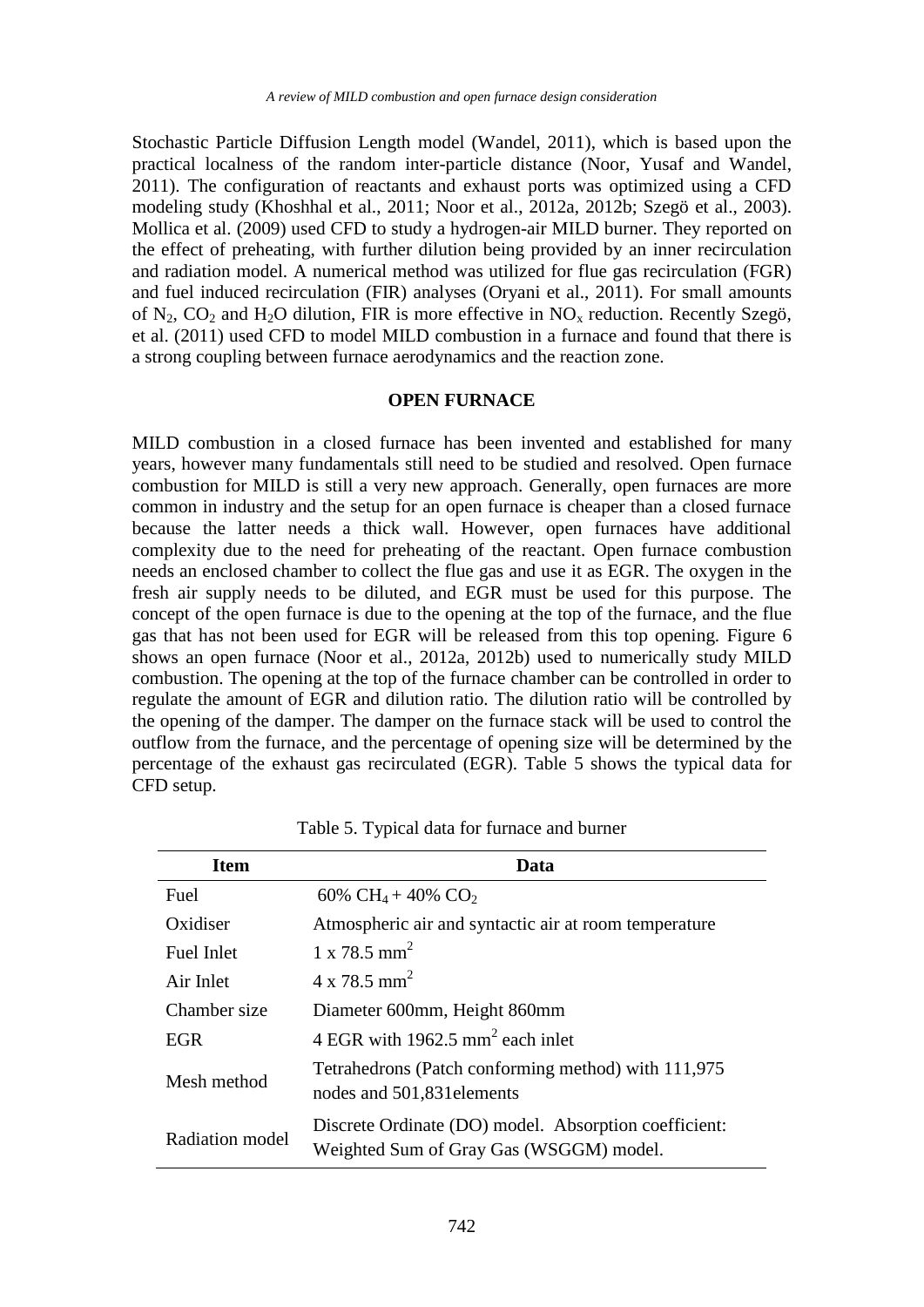

Figure 6. Open furnace with top chamber opening and 4 EGR.

The main purpose of EGR is to dilute fresh air with exhaust gas and therefore reduce the peak combustion temperature and pressure, which will reduce the amount of NO<sup>x</sup> (Abd-All et al., 2001; Agarwal et al., 2006; Hountalas et al., 2008; Santoh et al., 1997). The EGR and fresh air mixing will determine the dilution ratio of the system. The total flue gas out from the system must be equal to the volume of the fresh air supply. In order to capture the combustion image and flame propagation, a high speed camera will be utilized in the early stage of the combustion and establishment phase. When the flame reaches a steady state and is invisible to the naked eye, the high speed camera will capture the flame's luminescence (Oldenhof et al., 2010, 2011). This process is important for the analysis of a MILD combustion non-premixed flame. In normal jet flames, the lift-off height is the axial height of the sharp flame interface. For the MILD flame, to determine the lift-off height a certain threshold level for an averaged quantity is defined. The use of variables such as temperature (Kumar, Paul and Mukunda, 2007), OH concentration (Cabra et al., 2003; Ertesvag and Magnussen, 2000) and luminescence (Cabra et al., 2005) were proposed.

The open furnace is operated with the combination of a few parameters: preheating the reactants using EGR to dilute the oxygen in the air supply, high reactant jet velocity, hydrogen addition to the biogas to reduce the mixture's self-ignition temperature and turbulent mixing of the reactant. Through the optimization of the study's parameters, MILD combustion in an open furnace can be successfully achieved. CFD was utilized to simulate MILD combustion with biogas. Biogas is a low calorific value gas. In this simulation, 60% methane was mixed with 40% carbon dioxide to form the low calorific value gas. This ratio of biogas also used by Noor et al. (2012c, 2012d) and Keramiotis and Founti (2013). The initial results for the CFD simulation of combustion temperature and EGR flow are shown in Figures 7, 8 and 9. The results of the simulation show that MILD combustion can be achieved using open furnace combustion, with an enclosed chamber to capture and utilize flue gas as EGR.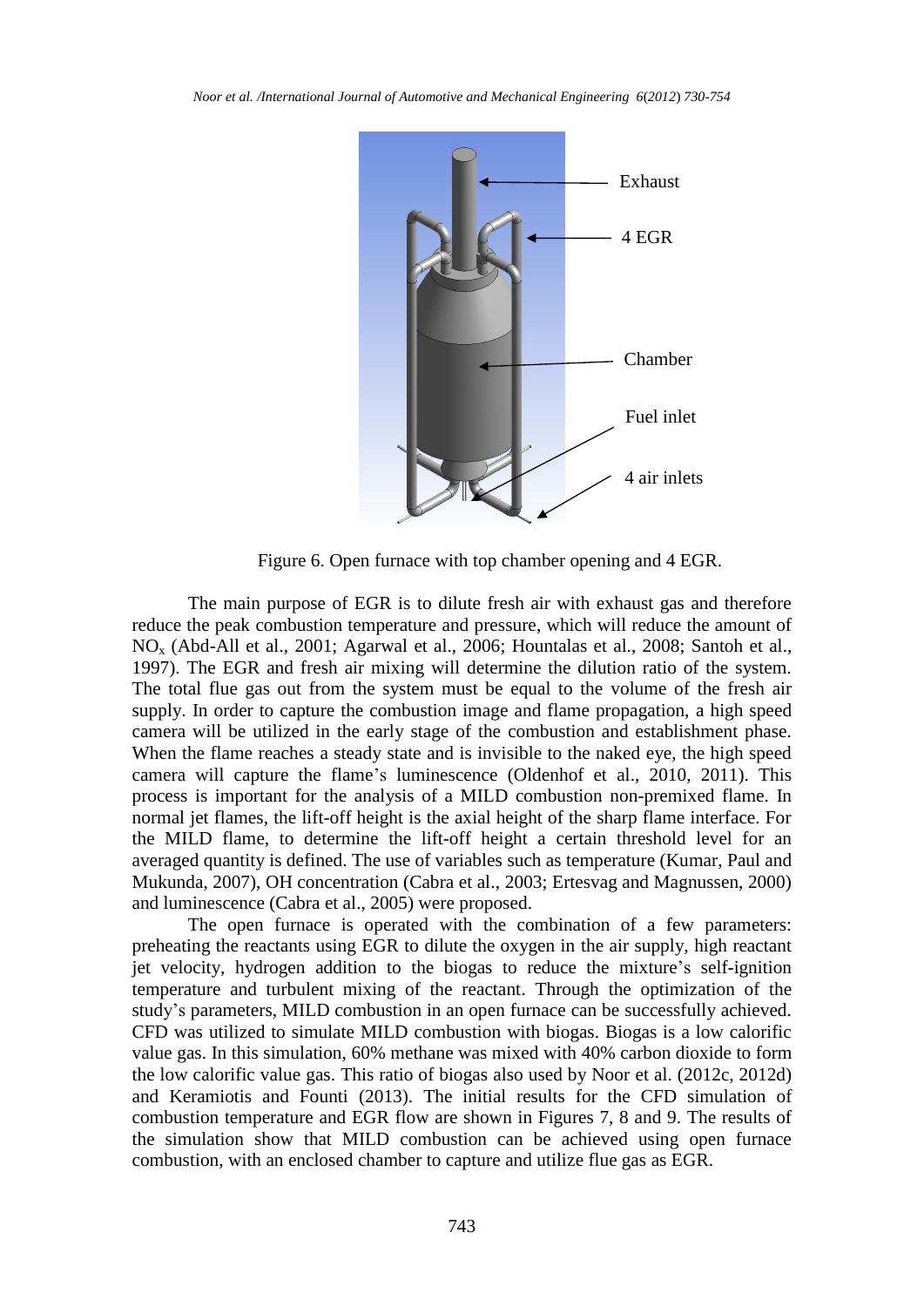*A review of MILD combustion and open furnace design consideration*



Figure 7. Combustion temperatures reach MILD combustion state for biogas. Syntactic air (11%  $O_2$ ) inlet at 20 m/s and fuel inlet at 9.5 m/s.



Figure 8. Combustion temperatures not reach MILD combustion state for biogas. Air  $(21\% \text{ O}_2)$  inlet at 7.5 m/s, fuel inlet at 6.8 m/s.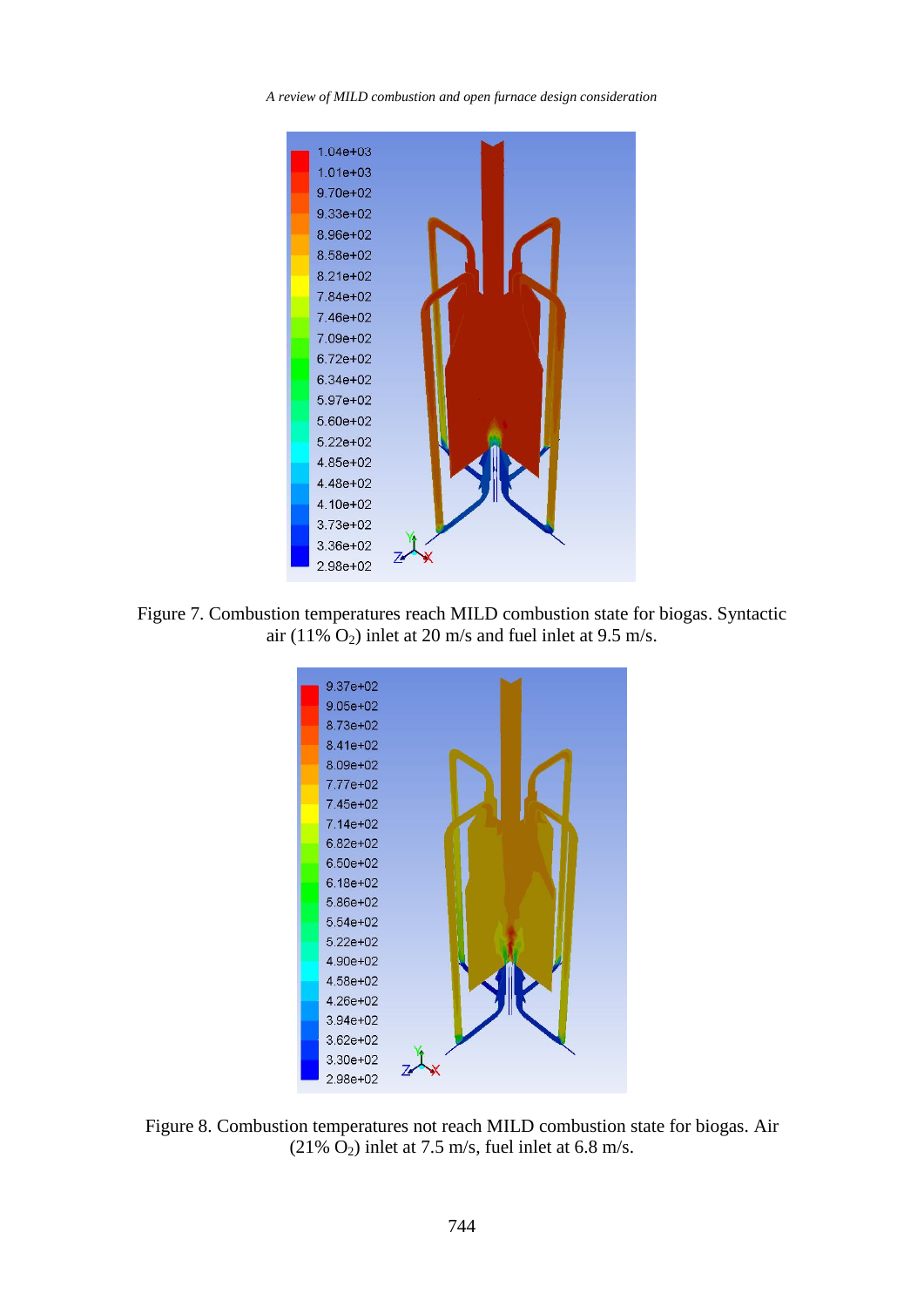

Figure 9. EGR pipe flow downward to preheat the reactant

# **CONCLUSION**

MILD or flameless combustion produces a greater efficiency with lower emissions, and with the use of biogas it completes the  $CO<sub>2</sub>$  cycle. This type of combustion offers many benefits to the furnace and burner industries. Presently heating industries are in the early stages of the adoption of MILD or flameless technologies for their burners. Most burners still use conventional combustion technology, since conventional combustion is fundamentally stable and there is extensive experience with it. Despite the benefits, the fundamentals of MILD combustion are not properly established and need further research, especially with regard to the control parameters, combustion behavior, combustion characteristics, EGR and dilution required. Biogas and biofuels are the best alternatives for the fuel depletion issue. Fuel from bio resources is very environmentally-friendly since the  $CO<sub>2</sub>$  cycle is effectively closed. CFD is a good tool to simulate, predict and pre-set the parameters for the pre-experimental work. The results from CFD are promising enough for experiments to take place. A recent trend shows that MILD can be achieved with a closed furnace with internal closed combustion chamber air dilution. The preheating of air is not necessary since it already occurs in the chamber. This will make the construction of the combustion chamber simpler, without the necessity for external EGR. An open furnace with EGR to dilute and pre-heat the oxidant was studied. Numerically MILD combustion was achieved for open MILD combustion. These results need to be validated by experimental techniques and be discussed further.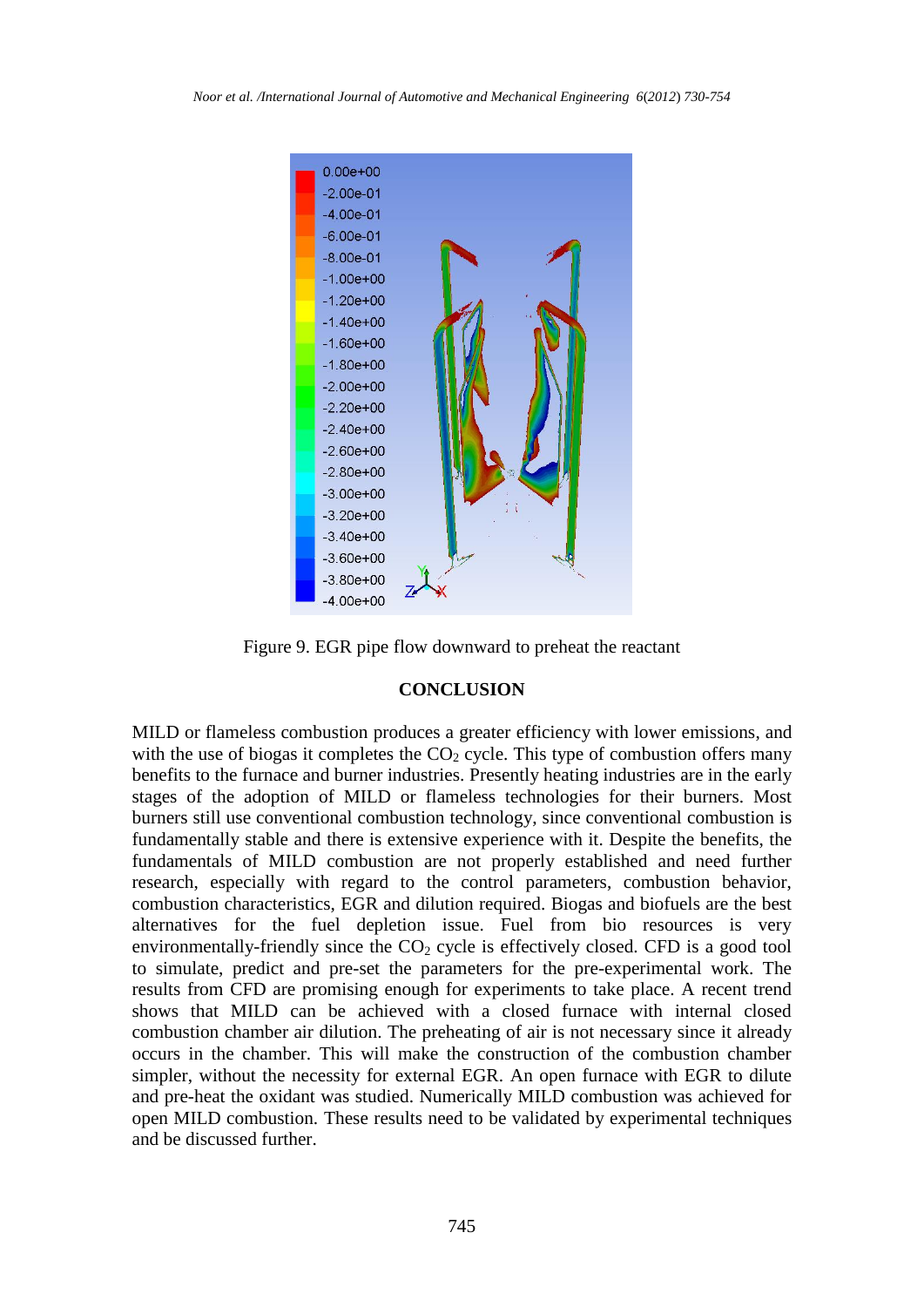#### **ACKNOWLEDGMENTS**

The authors would like to thank the University of Southern Queensland (USQ), and the Ministry of Higher Education, Malaysia (MOHE) for providing financial support and laboratory facilities.

### **REFERENCES**

- Abd-Alla, G.H., Soliman, H.A., Badr, O.A. and Abd-Rabbo, M.F. 2001. Effects of diluents and intake air temperature in exhaust gas recirculation of an indirect injection dual fuel engine. Energy Conversion Management, 42: 1033-1045.
- Agarwal, D., Sinha, S. and Agawal, A.K. 2006. Experimental investigation of control of Nox emissions in biodiesel – fuelled compression ignition engine. Renewable Energy, 31: 2356-2369.
- Al-Seadi, T., Rutz, D., Prassl, H., Köttner, M., Finsterwalder, T., Volk, S. and Janssen, R. 2008.Biogas handbook. Lemvigbiogas, University of Southern Denmark.
- Aminian, J., Galletti, C., Shahhosseini, S. and Tognotti, L. 2011. Key modeling issues in prediction of minor species in diluted-preheated combustion conditions. Applied Thermal Engineering, 31: 3287-3300.
- Arghode, V.K. and Gupta, A.K. 2010a. Effect of flow field for colorless distributed combustion (CDC) for gas turbine combustion. Applied Energy, 87(5): 1631- 1640.
- Arghode, V.K. and Gupta, A.K. 2010b. Investigation of distributed combustion for gas turbine application: forward flow configuration. ASME Power Conference, Chicago, Illinois.
- Arghode, V.K. and Gupta, A.K. 2011a. Investigation of forward flow distributed combustion for gas turbine application. Applied Energy, 88: 29-40.
- Arghode, V.K. and Gupta, A.K. 2011b. Development of high intensity CDC combustor for gas turbine engine. Applied Energy, 88: 963-973.
- Awosope, I.O., Kandamby, N.H. and Lockwood, F.C. 2006. Flameless oxidation modelling on application to gas turbine combustors. Journal of the Energy Institute, 79(2): 75-83.
- Cabra, R., Chen, J.Y., Dibble, R.W., Karpetis, A.N. and Barlow, R.S. 2005. Lifted methane–air jet flames in a vitiated coflow. Combustion and Flame, 143(4): 491-506.
- Cabra, R., Myhrvold, T., Chen, J.Y., Dibble, R.W., Karpetis, A.N. and Barlow, R.S. 2003. Simultaneous laser Raman–Rayleigh-LIF measurements and numerical modeling results of a lifted turbulent H-2/N-2 jet flame in a vitiated coflow. Proceedings of the Combustion Institute, 29: 1881-1888.
- Cavaliere, A. and de Joannon, M. 2004. MILD Combustion. Progress in Energy and Combustion Science, 30: 329-366.
- Cavaliere, A., de Joannon, M. and Ragucci, R. 2008. Highly preheated lean combustion. In: Dunn-Derek, D. (ed.) Lean combustion: technology and control. Oxford, UK, Elsevier, pp. 55-94.
- Cavigiolo, A., Galbiati, M.A., Effuggi, A., Gelosa, D. and Rota, R. 2003. MILD combustion in a laboratory scale apparatus. Combustion Science and Technology, 175: 1347-1367.
- Christo, F.C. and Dally, B.B. 2005. Modeling turbulent reacting jets issuing into a hot and diluted coflow. Combustion and Flame, 142(1-2): 117-129.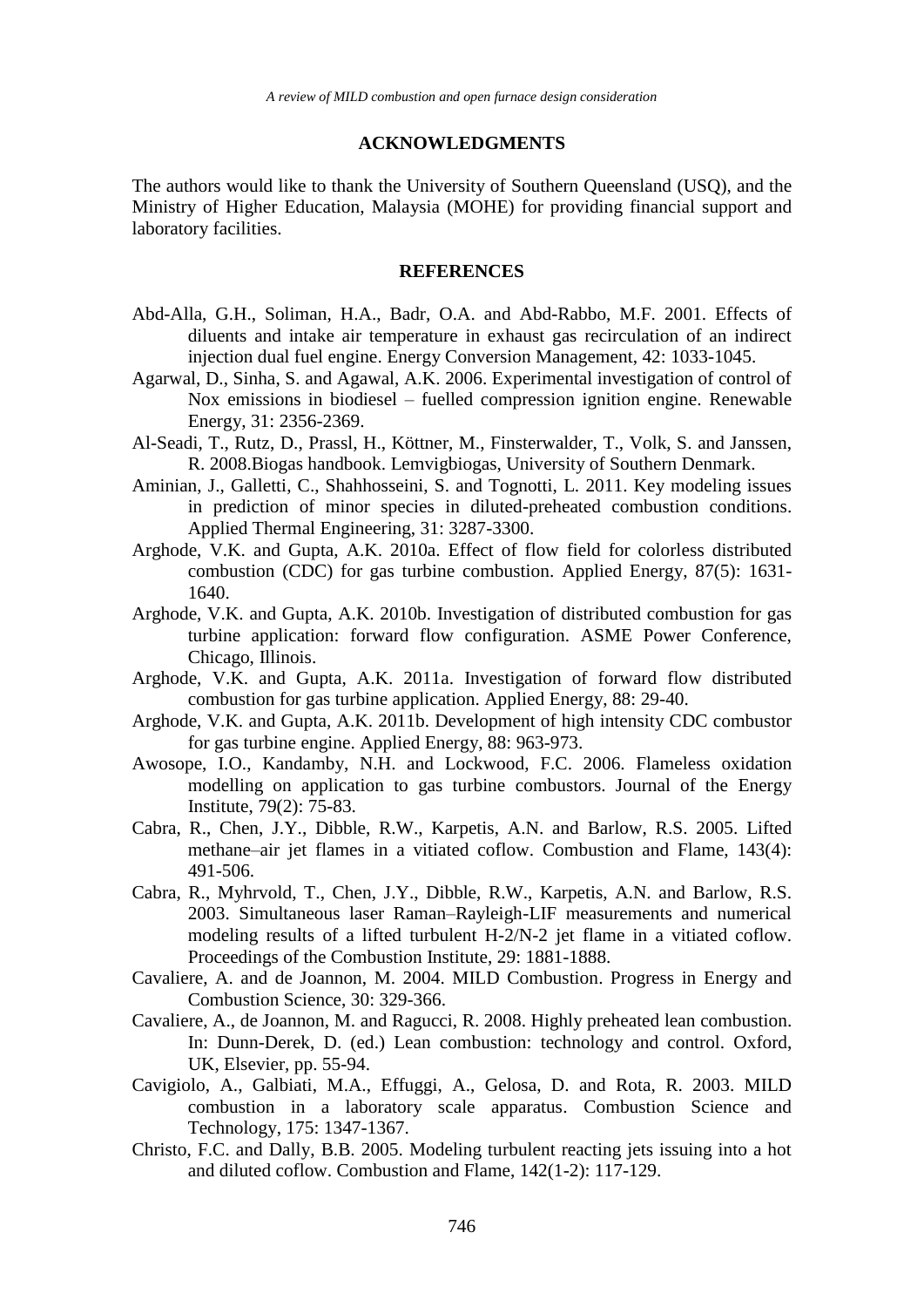- Coelho, P.J. and Peters, N. 2001. Numerical simulation of a MILD combustion burner. Combustion and Flame, 124: 503-518.
- Colorado, A.F., Medwell, P.R. and Dally, B.B. 2009. LCV fuels emissions of turbulent nonpremixed jet flames under MILD combustion conditions. Proceedings of the Australian Combustion Symposium (ACS) 2009, University of Queensland, Australia, 2-4 Dec.
- Colorado, A.F., Herrera, B.A. and Amell, A.A. 2010. Performance of a flameless combustion furnace using biogas and natural gas, Bioresource Technology 101(7): 2443-2449.
- Dally, B.B., Karpetis, A.N. and Barlow, R.S. 2002. Structure of turbulent non-premixed jet flames in a diluted hot coflow. Proceedings of the Combustion Institute, 29(1): 1147-1154.
- Dally, B.B, Riesmeier, E. and Peters, N. 2004. Effect of fuel mixture on moderate and intense low oxygen dilution combustion. Combustion and Flame, 137(4): 418- 431.
- Dally, B.B., Shim, S.H., Craig, R.A., Ashman, P.J. and Szego, G.G. 2010. On the burning of sawdust in a MILD combustion furnace. Energy Fuels, 24: 3462- 3470.
- Danon, B. 2011. Furnaces with multiple flameless combustion burners. PhD Thesis. Technische Universiteit Delft, Netherland.
- Danon, B., de Jong, W. and Roekaerts, D.J.E.M. 2010. Experimental and numerical investigation of a FLOX combustor firing low calorific value gases, Combustion Science and Technology, 182(9): 1261-1278.
- De, A., Oldenhof, E., Sathiah, P. and Roekaerts, D.J.E.M. 2010. Numerical simulation of Delft-jet-in-hot-coflow (DJHC) flames using the eddy dissipation concept model for turbulence-chemistry interaction. Flow, Turbulence and Combustion, doi: 10.1007/s10494-011-9337-0.
- De Joannon, M., Sabia, P., Sorrentino, G. and Cavaliere, A. 2009. Numerical study of MILD combustion in hot diluted diffusion ignition (HDDI) regime. Proceedings of the Combustion Institute, 32(2); 3147-3154.
- De Joannon, M., Sabia, P. and Cavaliere, A. 2010. MILD combustion. In: Lackner, M., Winter, F. and Agarwal, A.K., Handbook of combustion, Vol. 5. Weinheim, Wiley-Vch.
- Derudi, M., Villani, A. and Rota, R. 2007a. MILD combustion of industrial hydrogencontaining by-products. Industrial and Engineering Chemistry Research, 46: 6806-6811.
- Derudi, M., Villani, A. and Rota, R. 2007b. The influence of hydrogen-containing fuels on MILD combustion sustainability. Proceedings of the European Combustion Meeting, Crete, Greece.
- Derudi, M., Villani A. and Rota, R. 2007c. Sustainability of MILD combustion of hydrogen containing hybrid fuels. Proceedings of the Combustion Institute, 31: 3393-3400.
- Derudi, M. and Rota R. 2011. Experimental study of the MILD combustion of liquid hydrocarbons. Proceedings of the Combustion Institute, 33: 3325-3332.
- Duwig, C., Stankovic, D., Fuchs, L., Li, G. and Gutmark, E. 2008. Experimental and numerical study of flameless combustion in a model gas turbine combustor. Combustion Science and Technology, 180(2): 279-295.
- Ertesvag, I.S. and Magnussen, B.F. 2000. The eddy dissipation turbulence energy cascade model. Combustion Science and Technology, 159: 213-235.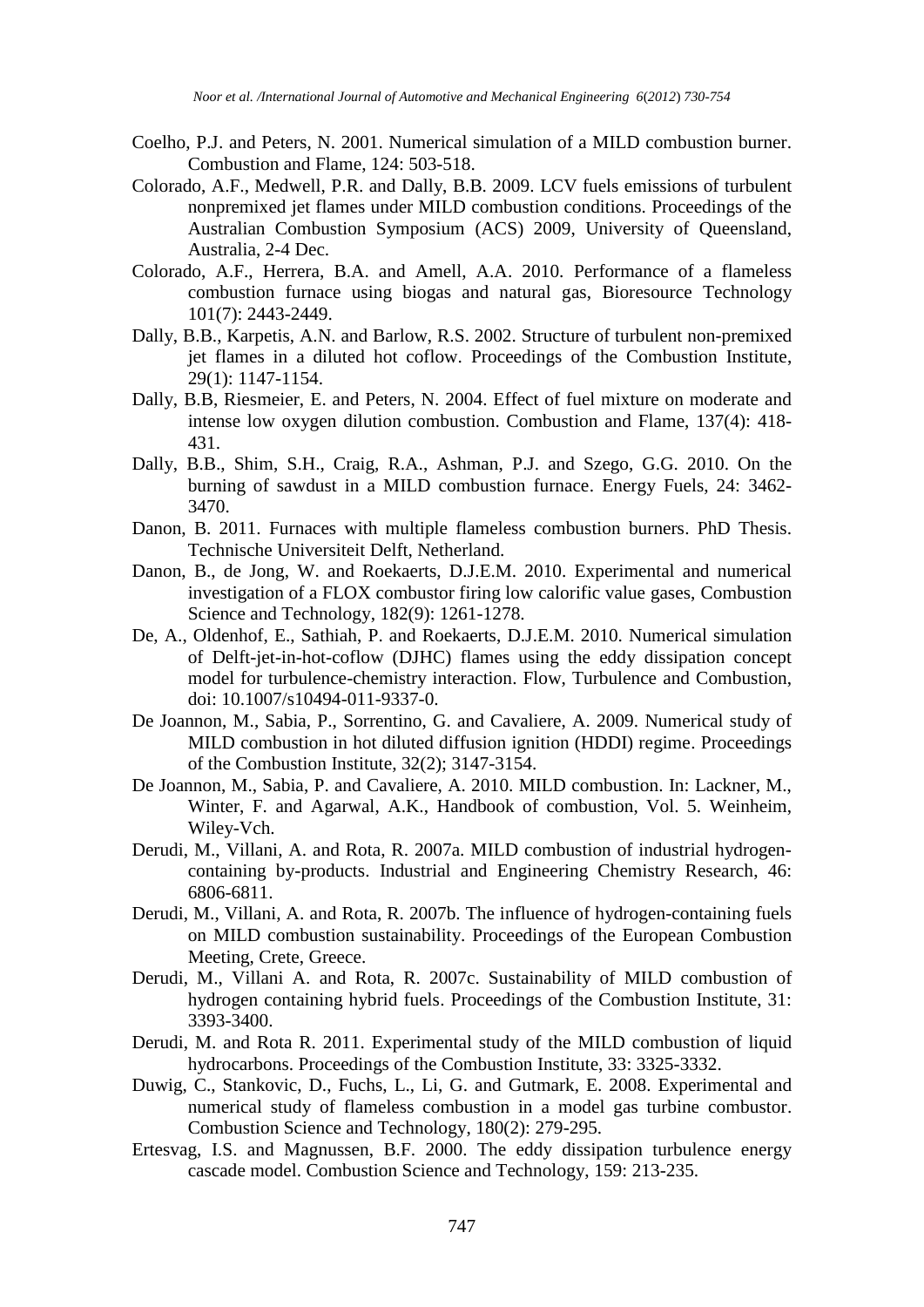- Flamme, M. 2004. New combustion systems for gas turbines. Applied Thermal Engineering, 24(11-12): 1551-1559.
- Frassoldati, A., Sharma, P., Cuoci, A., Faravelli, T. and Ranzi, E. 2010. Kinetic and fluid dynamics modeling of methane/hydrogen jet flames in diluted coflow. Applied Thermal Engineering, 30: 376-383.
- Fuse, R., Kobayashi, H., Ju, Y., Maruta, K. and Niioka, T. 2002. NOx emission from high-temperature air/methane counter flow diffusion flame. International Journal of Thermal Sciences, 41: 693-698.
- Galletti, C., Parente, A. and Tognotti, L. 2007. Numerical and experimental investigation of a MILD combustion burner. Combustion and Flame, 151(4): 649-664.
- Galletti, C., Parente, A., Darudi, M., Rota, R. and Tognotti, L. 2009. Numerical and experimental analysis of NO emissions from a lab-scale burner fed with hydrogen-enriched fuels and operating in MILD combustion. International Journal of Hydrogen Energy, 34: 8339-8351.
- Gupta, A.K. 2000. Flame characteristics and challenges with high temperature air combustion. 2000 International Joint Power Generation Conference Miami Beach, Florida, USA.
- Gupta, A.K., Bolz, S. and Hasegawa, T. 1999. Effect of air preheat temperature and oxygen concentration on flame structure and emission. Journal of Energy Resources Technology, 121: 209-216.
- Hairuddin, A.A., Wandel, A.P. and Yusaf, T. 2010. Hydrogen and natural gas comparison in diesel HCCI engines - a review, Southern Region Engineering Conference (SREC), Engineers Australia, Toowoomba, Australia. Paper ID: SREC2010-F2-2.
- Hasegawa, T., Mochida, S. and Gupta, A.K. 2002. Development of advanced industrial furnace using highly preheated air combustion. Journal of Propulsion and Power, 18(2): 233-239.
- Hino, Y., Zhang, C and Ishii, T. 1998. Comparison of measurements and predictions of flame structure and NOx emissions in a gas-fired furnace. AIAA/ASME Joint Thermophysics and Heat Transfer Conference, Albuquerque, New Mexico, USA.
- Hollinger, T. and Bose, T. 2008. Hydrogen internal combustion engine. In: Hydrogen Technology, Chapter 7a. Berlin Heidelberg, Springer-Verlag.
- Hountalas, D.T., Mavropoulos, G.C. and Binder, K.B. 2008. Effect of exhaust gas recirculation (EGR) temperature for various EGR rates on heavy duty DI diesel performance and emissions. Energy, 33: 272-283.
- IEA. 2006. World Energy Outlook. Paris, International Energy Agency.
- IEA. 2009. World Energy Outlook. Paris, International Energy Agency.
- IEA/OECD. 2002.  $CO<sub>2</sub>$  emissions from fuel combustion: 1971–2000. Paris, Organisation for Economic Cooperation and Development and the International Energy Agency.
- Ishii, T., Zhang, C. and Sugiyama, S. 1997. Numerical analysis of NOx formation rate in a regenerative furnace. Joint Power Generation Conference, Denver, Colorado, USA.
- Jonathan, P. 2006. Responses to questions on the design elements of a mandatory market-based greenhouse gas regulatory system. Washington, World Resources Institute.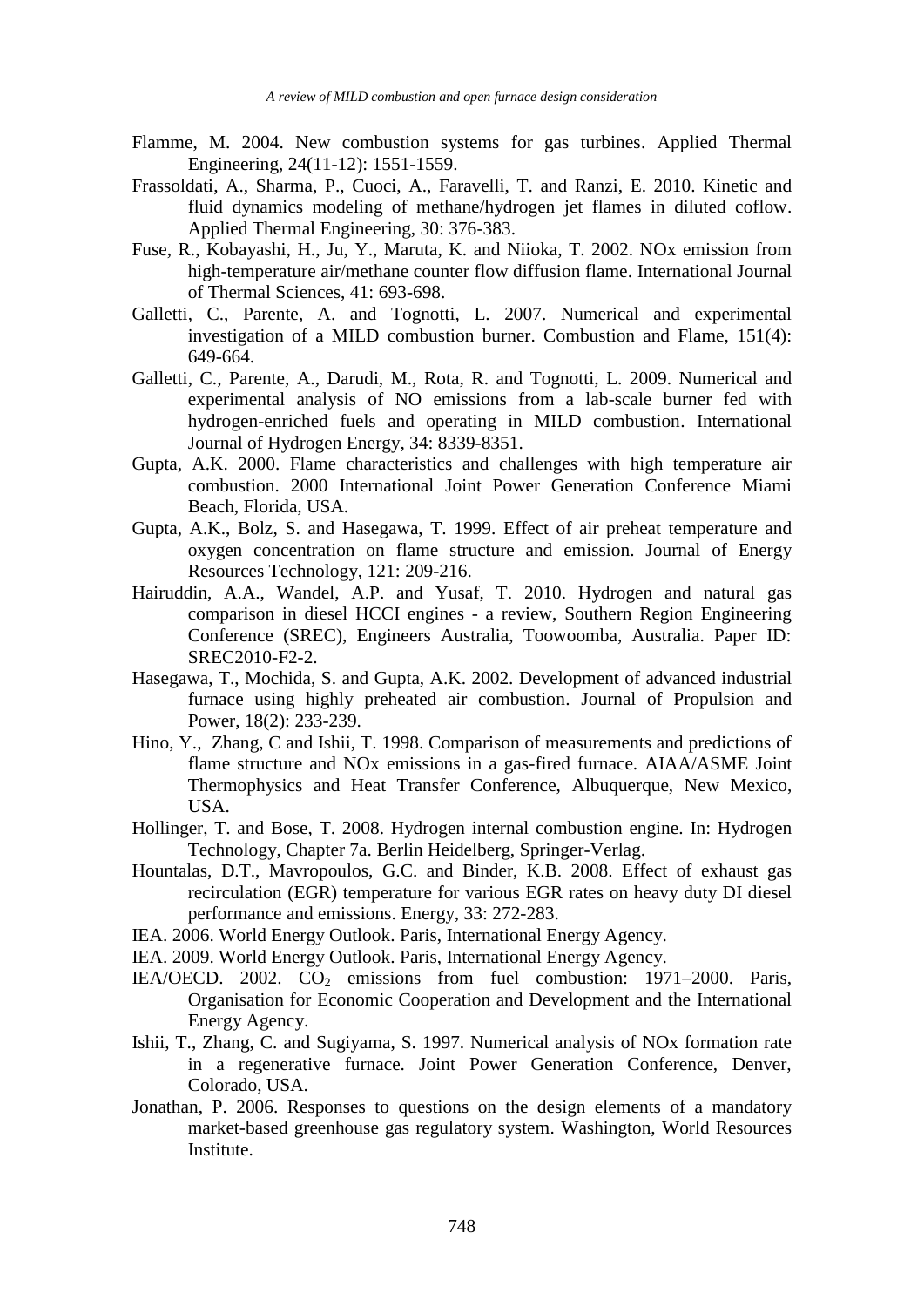- Katsuki, M. and Hasegawa, T. 1998. The science and technology of combustion in highly preheated air. Proceedings of the Combustion Institute, 27(2): 3135-3146.
- Keramiotis, C. and Founti, M.A. 2013. An experimental investigation of stability and operation of a biogas fueled porous burner, Fuel, 103: 278-284.
- Kim, S.H., Huh, K.Y. and Dally, B.B. 2005. Conditional moment closure modeling of turbulent nonpremixed combustion in diluted hot coflow. Proceedings of the Combustion Institute, 30: 751-757.
- Kim, J.P., Schnell, U. and Scheffknecht, G. 2008. Comparison of different global reaction mechanisms for MILD combustion of natural gas. Combustion Science and Technology, 180(4): 565-592.
- Kong, S.C. and Reitz, R.D. 2002. Use of detailed chemical kinetics to study HCCI engine combustion with consideration of turbulent mixing effects. Journal of Engineering for Gas Turbines and Power - Transactions of the ASME, 124(3): 702-707.
- Khoshhal, A., Rahimi, M. and Alsairafi, A.A. 2011. Diluted air combustion and NOx emission in a HiTAC furnace. Numerical Heat Transfer, Part A: Applications, 59 (8): 633-651.
- Kraus, B.J. and Barraclough, S. 2012. New configuration may make it harder to say no to thermal regeneration. Industrial Heating, LXXX (1), 24-27.
- Kumar, S., Paul, P.J. and Mukunda, H.S. 2007. Prediction of flame liftoff height of diffusion/partially premixed jet flames and modeling of MILD combustion burners. Combustion Science and Technology, 179: 2219-2253.
- Launder, B.E. and Sharma, B.I. 1974. Application of the energy dissipation model of turbulence to the calculation of flow near a spinning disc. Letters in Heat and Mass Transfer, 1(2): 131-138.
- Li, M., Rao, A.D., Brouwer, J. and Scott, S.G. 2010a. Design of highly efficient coal based IGFC power plants. Journal of Power Sources, 195(17): 5707-5718.
- Li, P.F., Mi, J.C., Dally, B.B., Richard, A.C. and Wang, F. 2010b. Effect of equivalence ratio and mixing pattern on flameless combustion. Chinese Society of Engineering Thermophysics Conference, Guang Zhou. Chinese Society of Engineering Thermophysics
- Li, P.F. and Mi, J.C. 2010. Critical Reynolds numbers for realization of MILD combustion in a recuperative furnace.  $8<sup>th</sup>$  International Symposium on High Temperature Air Combustion and Classification, Poznan. Poznan University of Technology Press.
- Li, P.F. and Mi, J.C. 2011. Influence of inlet dilution of reactants on premixed combustion in a recuperative furnace. Flow, Turbulence and Combustion, 87: 617–638.
- Li P.F., Mi J., Dally, B.B., Craig, R.A. and Wang, P. F. 2011a. Premixed moderate or intense low-oxygen dilution (MILD) combustion from a single jet burner in a lab-scale furnace. Energy Fuels, 25: 2782-2793.
- Li, P.F., Mi, J.C., Dally, B.B., Wang, F.F., Wang, L., Liu, Z.H., Chen, S. and Zheng, C. G. 2011b. Progress and recent trend in MILD combustion. Science China Technological Sciences, 54: 255-269.
- Lou, B., Luo, Y.H. and Ma, X.Q. 2007. Model and experimental validation on NOx emission of biomass combustion in rotary kiln with HTAC. Proceedings of the CSEE, 27(29): 68-73.
- Maczulak, A. 2010. Renewable energy, sources and methods. New York, USA, Facts on File Inc.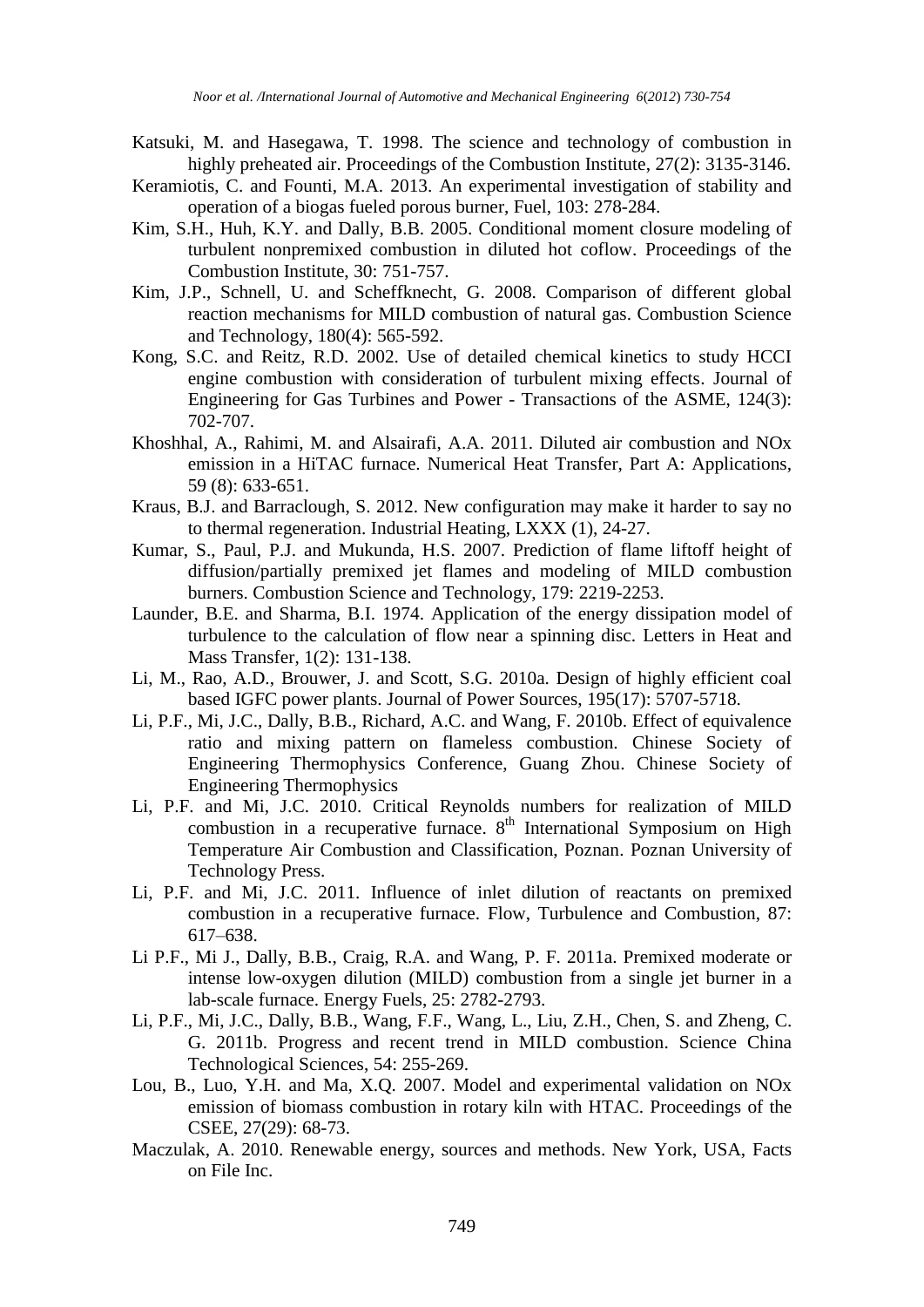- Mancini, M., Schwoppe, P., Weber, R. and Orsino, S. 2007. On mathematical modelling of flameless combustion. Combustion and Flame, 150(1-2): 54-59.
- Mancini, M., Weber, R. and Bollettini, U. 2002. Predicting NOx emissions of a burner operated in flameless oxidation mode. Proceedings of the Combustion Institute, 29 (1): 1155-1163.
- Mardani, A. and Tabejamaat, S. 2010. Effect of hydrogen on hydrogenemethane turbulent non-premixed flame under MILD condition. International Journal of Hydrogen Energy, 35: 11324-11331.
- Mardani, A., Tabejamaat, S. and Ghamari, M. 2010. Numerical study of influence of molecular diffusion in the MILD combustion regime. Combust Theory Model, 14: 747-774.
- Maruta, K., Muso, K., Takeda, K. and Niioka, T. 2000. Reaction zone structure in flameless combustion. Proceedings of the Combustion Institute, 28: 2117-2123.
- Medwell, P.R. 2007. A laser diagnostic on MILD combustion. PhD Thesis, University of Adelaide, Australia.
- Medwell, P.R., Kalt, P.A.M. and Dally, B.B. 2007. Simultaneous imaging of OH, formaldehyde, and temperature of turbulent nonpremixed jet flames in a heated and diluted coflow. Combustion and Flame, 148(1-2): 48-61.
- Medwell, P.R., Kalt, P.A.M. and Dally, B.B. 2008. Imaging of diluted turbulent ethylene flames stabilized on a Jet in Hot Coflow (JHC) burner. Combustion and Flame, 152(1-2): 100-113.
- Merci, B., Naud, B. and Roekaerts, D. 2007. Impact of turbulent flow and mean mixture fraction results on mixing model behaviour in transported scalar PDF simulations of turbulent non-premixed bluff body flames flow. Turbulence and Combustion, 79: 41-53.
- Mi, J.C., Li, P.F. and Zheng, C.G. 2010. Numerical simulations of flameless premixed combustion in a recuperative furnace. Chinese Journal of Chemical Engineering, 18(1): 10-17.
- Mi, J.C., Li, P.F., Dally, B.B., Wang, F.F., Wang, L., Liu, Z.H., Chen, S. and Zheng, C.G. 2009. Importance of initial momentum rate and air-fuel premixing on moderate or intense low oxygen dilution (MILD) combustion in a recuperative furnace. Energy Fuels, 23(11): 5349-5356.
- Milani, A. and Wünning, J.G. 2007. Flameless oxidation technology, advanced combustion and aero thermal technologies, Environmental Protection and Pollution Reductions, 6: 343-352.
- Mollica, E., Giacomazzi, E. and Di Marco, A. 2009. Numerical study of hydrogen MILD combustion, Thermal Science, 13(3): 59-67.
- Mörtberg, M., Blasiak, W., and Gupta, A.K. 2006. Combustion of normal and low calorific fuels in high temperature and oxygen deficient environment, Combustion Science and Technology, 178: 1345-1372.
- Mörtberg, M., Blasiak, W. and Gupta, A.K. 2007. Experimental investigation of flow phenomena of a single fuel jet in cross-flow during highly preheated air combustion conditions. Journal of Engineering for Gas Turbines and Power, 129: 556-564.
- Mullinger, P. and Jenkins, B. 2008. Industrial and process furnaces: principles, design and operation. Oxford, UK, Elsevier.
- Nakamura, T., Smart, J.P. and Van de Kamp, W.L. 1993. The effect of fuel air mixing on NOx reduction and heat transfer in high temperature gas fired glass melting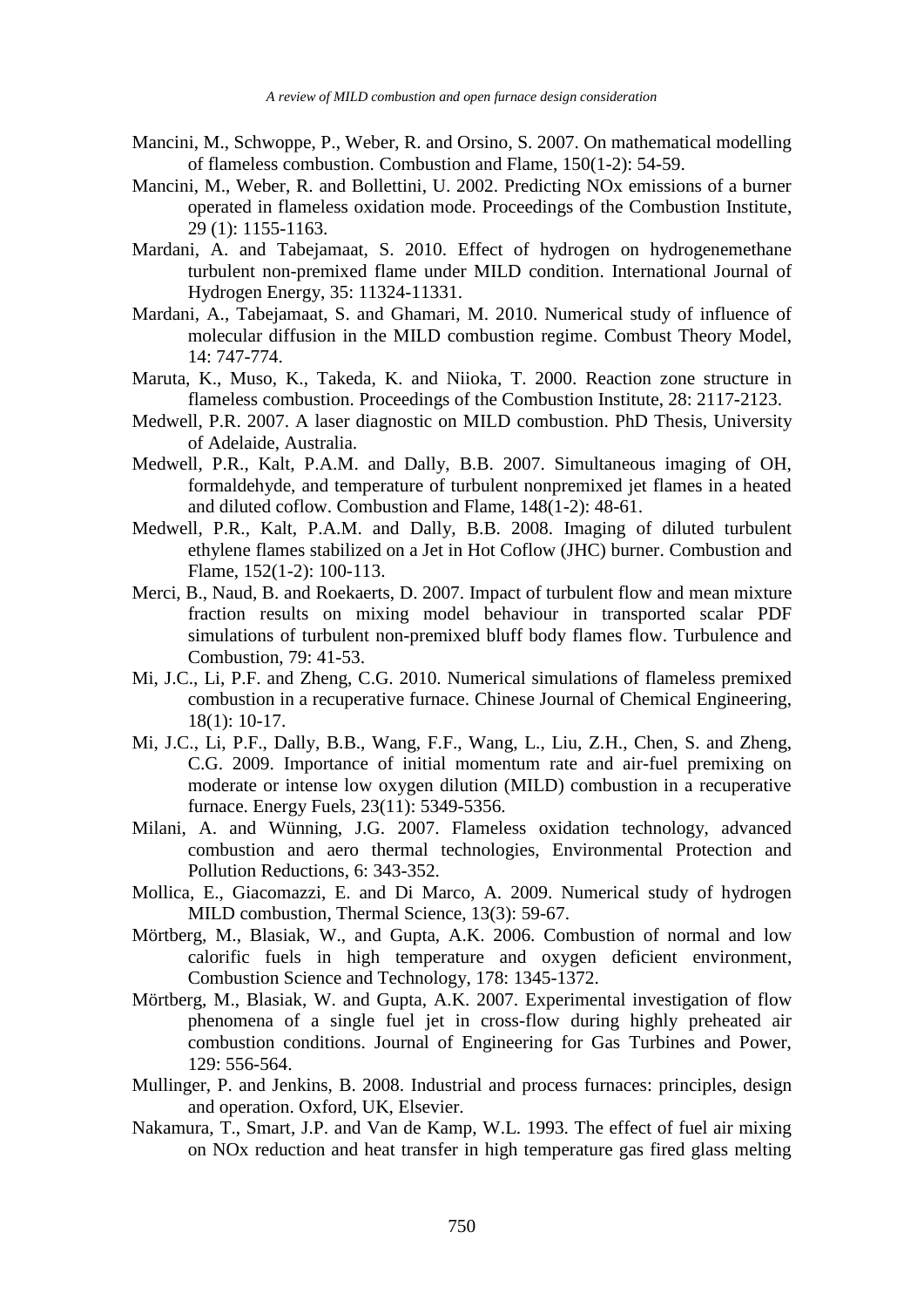furnaces. Combustion and emissions control. Cardiff, UK, Institute of Energy, pp. 213-230.

- Noor, M.M., Yusaf, T.F. and Wandel A.P. 2011. Study of random particle interactions for analysis of diffusion lengths in turbulent combustion modeling. Proceedings of the Australian Combustion Symposium (ACS) 2011, University of Newcastle, Australia, 29 Nov.-1 Dec., Paper ID: 2011-36.
- Noor, M.M., Wandel, A.P. and Yusaf, T.F. 2012a. A preliminary study of control parameters for open furnace MILD combustion using CFD. Malaysian Postgraduate Conference (MPC) 2012, Bond University, Australia, 7-9 July, Paper No.: MPC2012-16.
- Noor, M.M., Wandel, A.P. and Yusaf, T.F. 2012b. The modeling of the effect of air fuel ratio on unburned hydrocarbons for MILD combustion. Malaysian Postgraduate Conference (MPC) 2012, Bond University, Australia, 7-9 July, Paper No.: MPC2012-27.
- Noor, M.M., Wandel, A.P. and Yusaf, T.F. 2012c. The study of air fuel ratio for mild combustion of biogas on bluff-body burner, Southern Regional Engineering Conference (SREC), Engineers Australia, University of Southern Queensland (USQ), Australia. Paper ID: SREC2012-MMNoor1.
- Noor, M.M., Wandel, A.P. and Yusaf, T.F. 2012d. Numerical investigation of influence of air and fuel dilution for open furnace mild combustion burner, Southern Regional Engineering Conference (SREC), Engineers Australia, 1-2 Sept, University of Southern Queensland, Australia, Paper No. SREC2012-002.
- Oldenhof, E., Tummers, M.J., van Veen, E.H. and Roekaerts, D.J.E.M. 2010. Ignition kernel formation and lift-off behaviour of jet-in-hot-coflow flames. Combustion and Flame, 157(6): 1167-1178.
- Oldenhof, E., Tummers, M.J., van Veen, E.H. and Roekaerts, D.J.E.M. 2011. Role of entrainment in the stabilisation of jet-in-hot-coflow flames. Combustion and Flame, 158: 1553-1563.
- Olsson, J.O., Tunesta, P., Johansson, B., Fiveland, S.B., Agama, R., Willi, M. and Assanis, D.N. 2002. Compression ratio influence on max load of a natural gas fuelled HCCI engine. SAE Paper 02P-147.
- Orr, F. 2005. Energy and climate: challenges and solutions. GCEP, Stanford University.
- Oryani, H., Khalilarya, S., Jafarmadar, S., Khatamnezhad, H. and Majidyfar, S. 2011. Numerical investigation of influence of dilution in air and fuel sides on MILD combustion burner. Australian Journal of Basic and Applied Science, 5(10): 272-279.
- Özdemir, I.B. and Peters, N. 2001. Characteristics of the reaction zone in a combustor operating at MILD combustion. Experiments in Fluids, 30: 683-695.
- Papagiannakis, R.G. and Hountalas, D.T. 2004. Combustion and exhaust emission characteristics of a dual fuel compression ignition engine operated with pilot diesel fuel and natural gas. Energy Conversion and Management, 45(18-19): 2971-2987.
- Parente, A., Galletti, C. and Tognotti, L. 2008. Effect of the combustion model and kinetic mechanism on the MILD combustion in an industrial burner fed with hydrogen enriched fuels. International Journal of Hydrogen Energy, 33: 7553- 7564.
- Parente, A., Galletti C. and Tognotti L. 2011. A simplified approach for predicting NO formation in MILD combustion of  $CH_4/H_2$  mixtures. Proceedings of the Combustion Institute, 33, 3343-3350.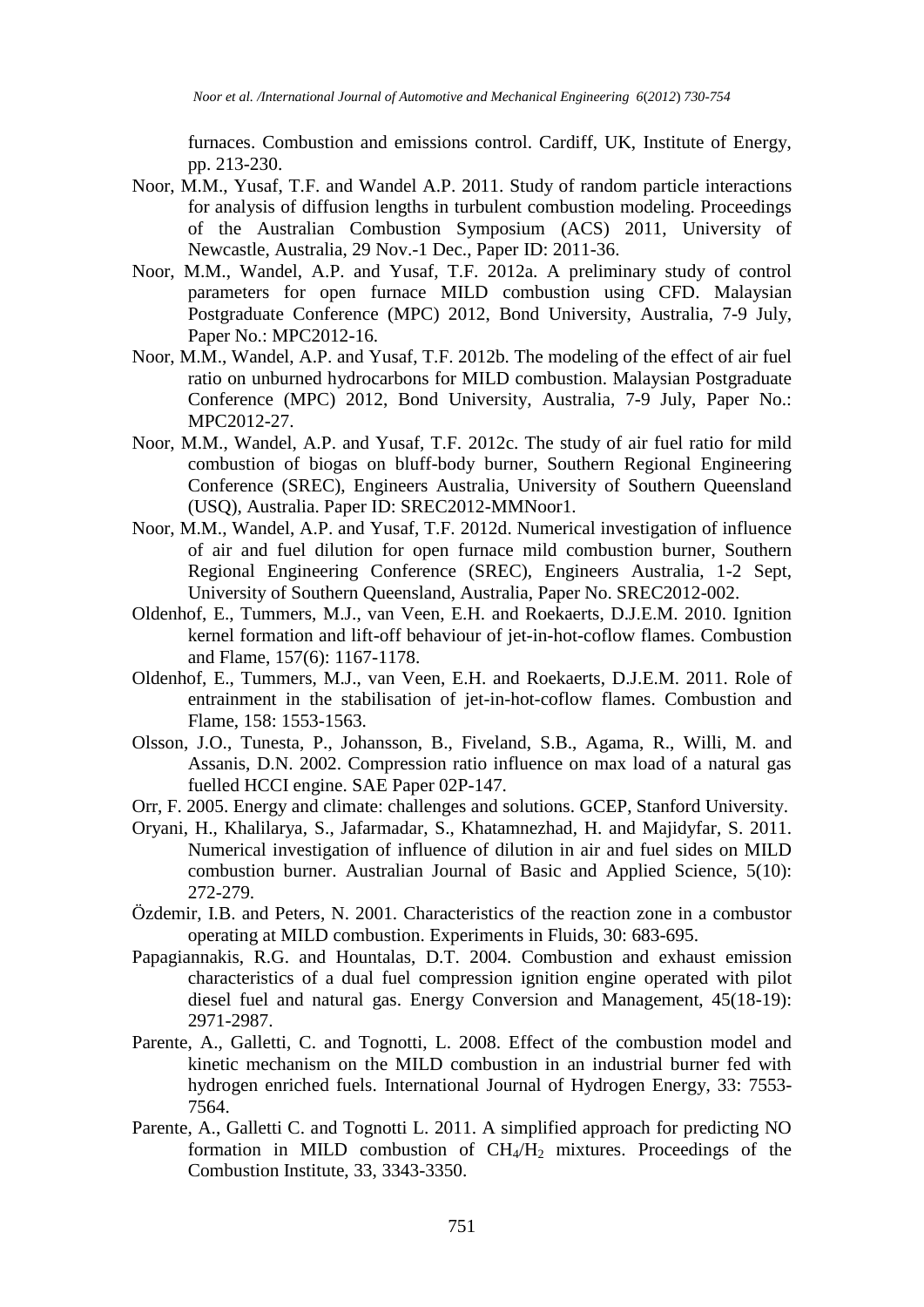- Parente, A., Sutherland, J.C., Dally, B.B., Tognotti, L. and Smith, P.J. 2009. Investigation of the MILD combustion regime via principal component analysis. Proceedings of the Australian Combustion Symposium (ACS) 2009, University of Queensland, Australia, Paper ID: 2009-21.
- Parente, A., Sutherland, J.C., Dally, B.B., Tognotti, L. and Smith, P.J. 2011. Investigation of the MILD combustion regime via principal component analysis. Proceedings of the Combustion Institute, 33: 3333-3341.
- Parham, J.J., Nathan, G.J., Smart, J.P., Hill, S.J. and Jenkins, B.G. 2000. The relationship between heat flux and  $NO<sub>x</sub>$  emissions in gas fired rotary kilns. Journal of the Energy Institute, 73: 25-34.
- Park, J., Choi, J.W., Kim, S.G., Kim, K.T., Keel, S.I. and Noh, D.S. 2004. Numerical study on steam-added MILD combustion. International Journal of Energy Research, 28: 1197-1212.
- Park, J., Hwang, D., Choi, J., Lee, K., Keel, S. and Shim, S. 2003. Chemical effects of  $CO<sub>2</sub>$  addition to oxidizer and fuel streams on flame structure in  $H<sub>2</sub>/O<sub>2</sub>$  counterflow diffusion flames. International Journal of Energy Research, 27: 1205-1220.
- Peters, N. 2000. Turbulent combustion, 1st ed. Cambridge, Cambridge University Press.
- Plessing, T., Peters, N. and Wünning, J.G. 1998. Laser optical investigation of highly preheated combustion with strong exhaust gas recirculation. Proceedings of the Combustion Institute, 27(2): 3197-3204.
- Pope, S.B. 1985. PDF method for turbulent reactive flows. Progress in Energy and Combustion Science, 11(2): 119-192.
- RACQ. 2008. Biofuels: suitability and sustainability. Australia, Royal Automobile Club of Queensland Public Policy Department.
- Rafidi, N. and Blasiak, W. 2006. Heat transfer characteristics of HiTAC heating furnace using regenerative burners. Applied Thermal Engineering, 26: 2027-2034.
- Raj, C. and Sendilvelan, S. 2010. Effect of oxygenated hydrocarbon additives on exhaust emission of a diesel engine, International Journal of Automotive and Mechanical Engineering, 2:144-156.
- Sabia, P., de Joannon, M., Fierro, S., Tregrossi, A. and Cavaliere, A. 2007. Hydrogenenriched methane MILD combustion in a well stirred reactor. Experimental Thermal and Fluid Science, 31: 469-475.
- Santoh, K., Zhang, L., Hatanaka, H., Takatsuki, T. and Yokoto, K. 1997. Relationship between NOx and SM emissions from DI diesel engine with EGR. Society of Automotive Engineers of Japan, 18: 369-375.
- Scragg, A.H. 2009. Biofuels: production, application and development. Oxfordshire, UK. CAB Int.
- Shabanian, S.R., Derudi, M., Rahimi, M., Frassoldati, A., Cuoci, A. and Faravelli, T. 2011. Experimental and numerical analysis of syngas MILD combustion.  $34<sup>th</sup>$ Italian Section Meeting, Combustion Institute, Italy.
- Shafiee, S., Topal, E. 2009. When will fossil fuel reserves be diminished. Energy Policy, 37(1): 181-189.
- Smith, S.T. and Fox, R.O. 2007. A term-by-term direct numerical simulation validation study of the multi environment conditional PDF model for turbulent reacting flows. Physics of Fluids, 19: 085102.
- Stankovic, D. 2006. Experimental study of flameless combustion in gas turbine combustors.  $44<sup>th</sup>$  AIAA Aerospace Sciences Meeting and Exhibit, Reno, USA.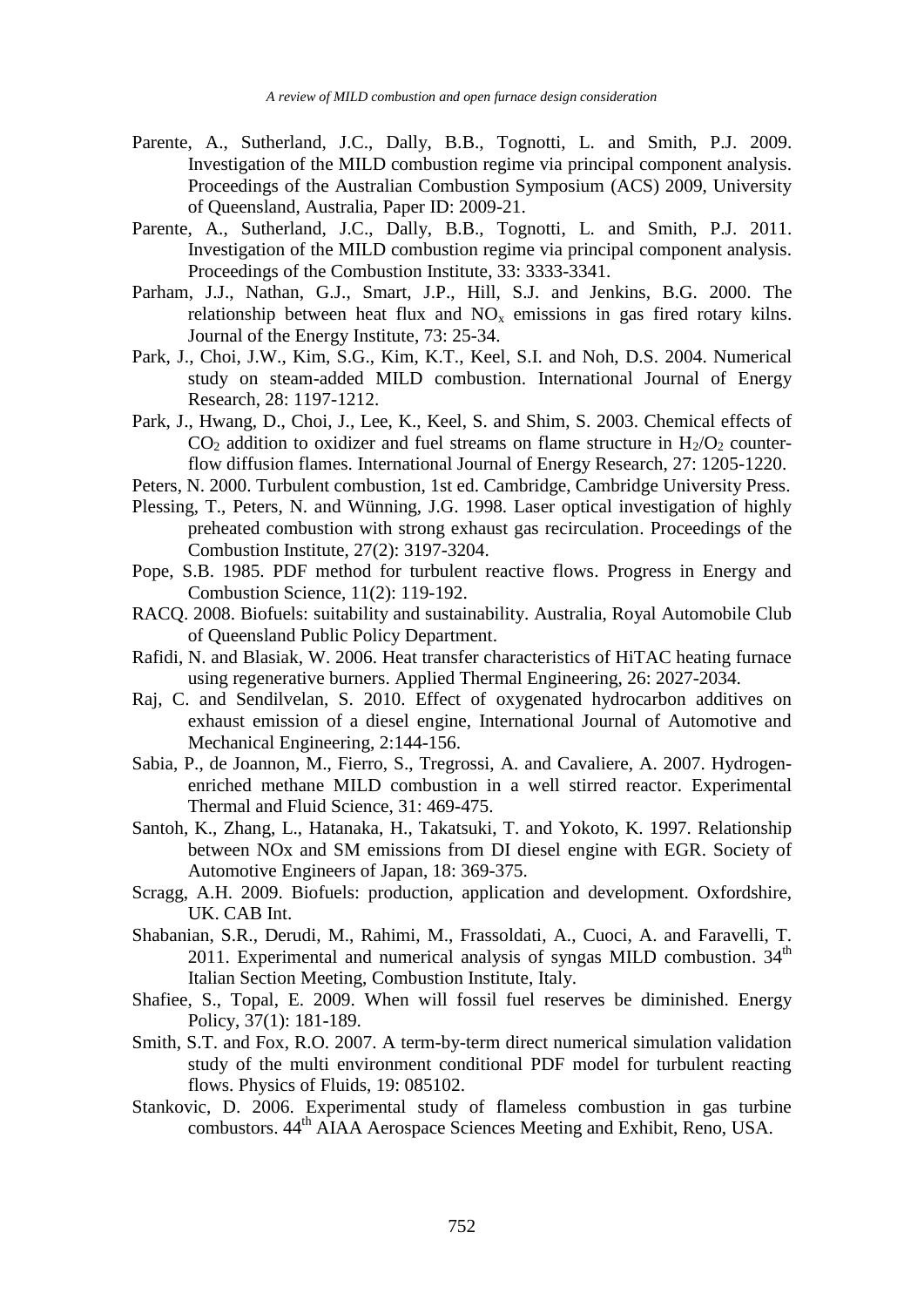- Suzukawa, Y., Sugiyama, S., Hino, Y., Ishioka, M. and Mori, I. 1997. Heat transfer improvement and NOx reduction by highly preheated air combustion. Energy Conversion and Management, 38: 1061-1071.
- Szegö, G.G. 2010. Experiment and numerical investigation on a parallel jet MILD combustion burner system in a laboratory scale furnace. PhD Thesis, University of Newcastle, Australia.
- Szegö, G.G., Dally, B.B. and Christo, F.C. 2011. Investigation of the mixing patterns inside a MILD combustion furnace based on CFD modeling. Proceedings of the Australian Combustion Symposium (ACS) 2011, University of Newcastle, Australia, Paper ID: 2011-28.
- Szegö, G.G., Dally, B.B. and Nathan, G J. 2008. Scaling of NOx emissions from a laboratory-scale MILD combustion furnace. Combustion Flame, 154: 281-295.
- Szegö, G.G., Dally, B.B., Nathan, G.J. and Christo, F.C. 2003. Design optimisation of a mild combustion furnace based on CFD modeling, Australian Symposium on Combustion and the 8th Australian Flame Days, Melbourne, Australia.
- Tang, Y., Wu, J., Ma, A., Gou, X., Liu, L. and Wang, E. 2011. Effect of recirculated flue gas position on combustion and NOx emission for high temperature air combustion. IEEE International Conference on Computer Distributed Control and Intelligent Environmental Monitoring, pp. 1177-1180.
- Tang, Z.G., Ma, P.Y., Li, Y.L., Tang, C.J., Xing, X.J. and Lin, Q.Z. 2010. Design and experiment research of a novel pulverized coal gasifier based on flameless oxidation technology, Proceedings of CSEE, 30(8): 50-55.
- Tennekes, H. and Lumley, J.L. 1972. A first course in turbulence. USA, MIT Press.
- Thomas, C.E. 2011. Process technology equipment and systems. NY, USA, Delmar Cengage.
- Tsuji, H., Gupta, A., Hasegawa, T., Katsuki, M., Kishimoto, K. and Morita, M. 2003. High temperature air combustion, from energy conservation to pollution reduction. Boca Raton, FL, CRC Press.
- Wandel, A.P. 2011. A stochastic micromixing model based on the turbulent diffusion length scale. Proceedings of the Australian Combustion Symposium (ACS) 2011, University of Newcastle, Australia, Paper ID: ACS2011-20.
- Wang, F., Mi, J., Li, P. and Zheng, C. 2011. Diffusion flame of a CH4/H2 jet in hot low-oxygen coflow. International Journal of Hydrogen Energy, 36: 9267-9277.
- Webber, R. 2001. Combustion of natural gas, oil and coal with air preheated to temperatures in excess of 1000°C. 13<sup>th</sup> IFRF Members Conference, Noordwijkerhout, Netherlands, Paper 9.
- Weber, R., Orsino, S., Lallemant, N. and Verlann, A. 2000. Combustion of natural gas with high-temperature air and large quantities of flue gas. Proceedings of the Combustion Institute, 28: 1315-1321.
- Wünning, J. 1991. Flammenlose oxidation von Brennstoff mit hochvorgewärmter Luft. Chemie Ingenieur Technik, 63(12): 1243-1245.
- Wünning, J.G. 1996. Flammlose oxidation von Brennstoff. PhD Thesis, University of Technology, Aachen.
- Wünning, J.A. and Wünning, J.G. 1997. Flameless oxidation to reduce thermal noformation. Progress in Energy and Combustion Science, 23(1): 81-94.
- Yu, Y., Wang, G., Lin, Q., Ma, C. and Xing, X. 2010. Flameless combustion for hydrogen containing fuels. International Journal of Hydrogen Energy, 35: 2694- 2697.